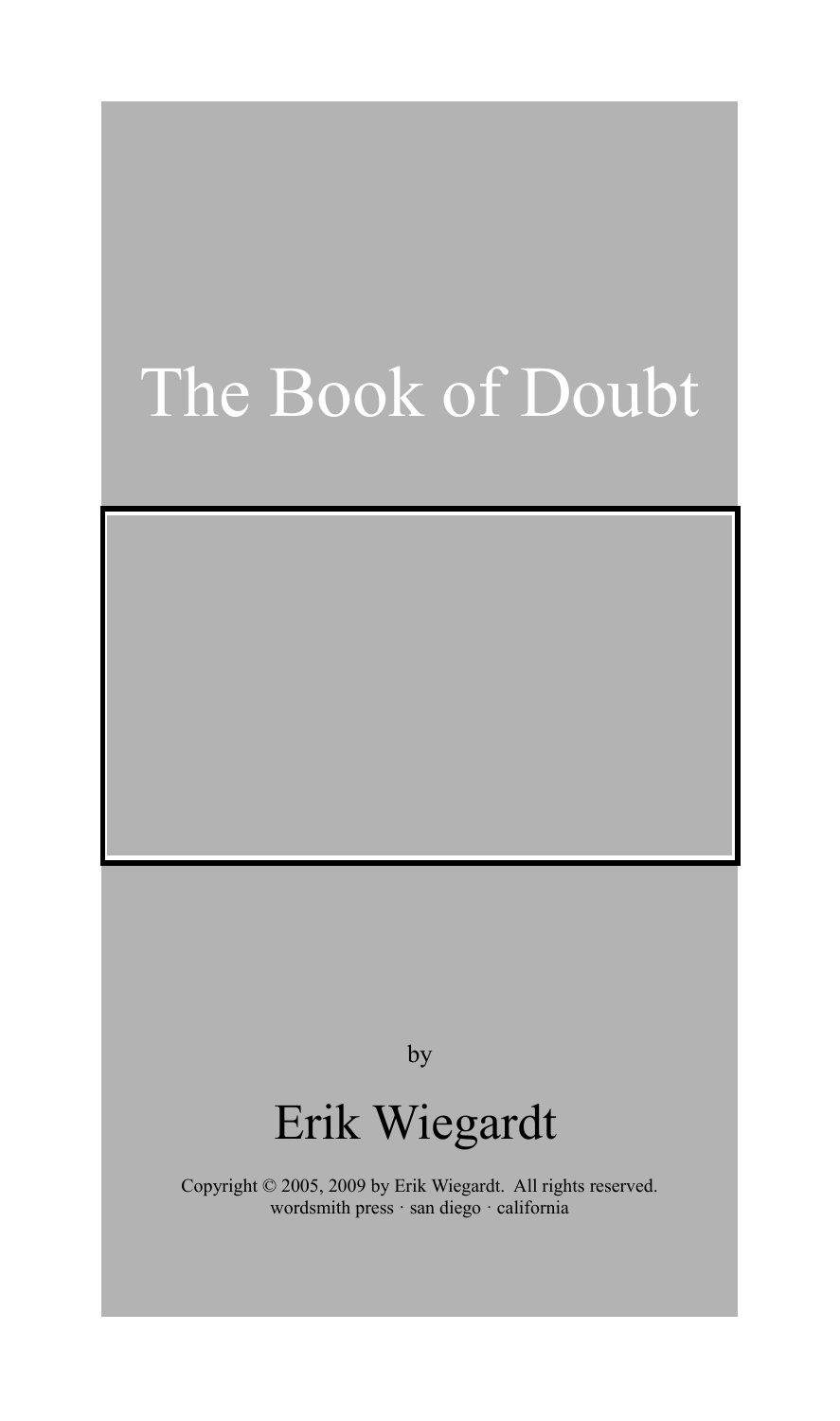# **CONTENTS**

| r.<br>٠<br>٧ |
|--------------|
|--------------|

|                             | Introduction              | $\mathfrak{Z}$ |
|-----------------------------|---------------------------|----------------|
|                             | Origins of Doubt          | $\overline{4}$ |
|                             | Pyrrho                    | 6              |
|                             | Skepticism in the Academy | 10             |
|                             | Pyrrho Codified           | 16             |
|                             | Modern Pyrrhoneans        | 21             |
|                             | Ou Mallon                 | 25             |
| Addendum                    |                           | 30             |
| <b>Specific References</b>  |                           | 31             |
| <b>General Bibliography</b> |                           | 32             |

\* \* \* \*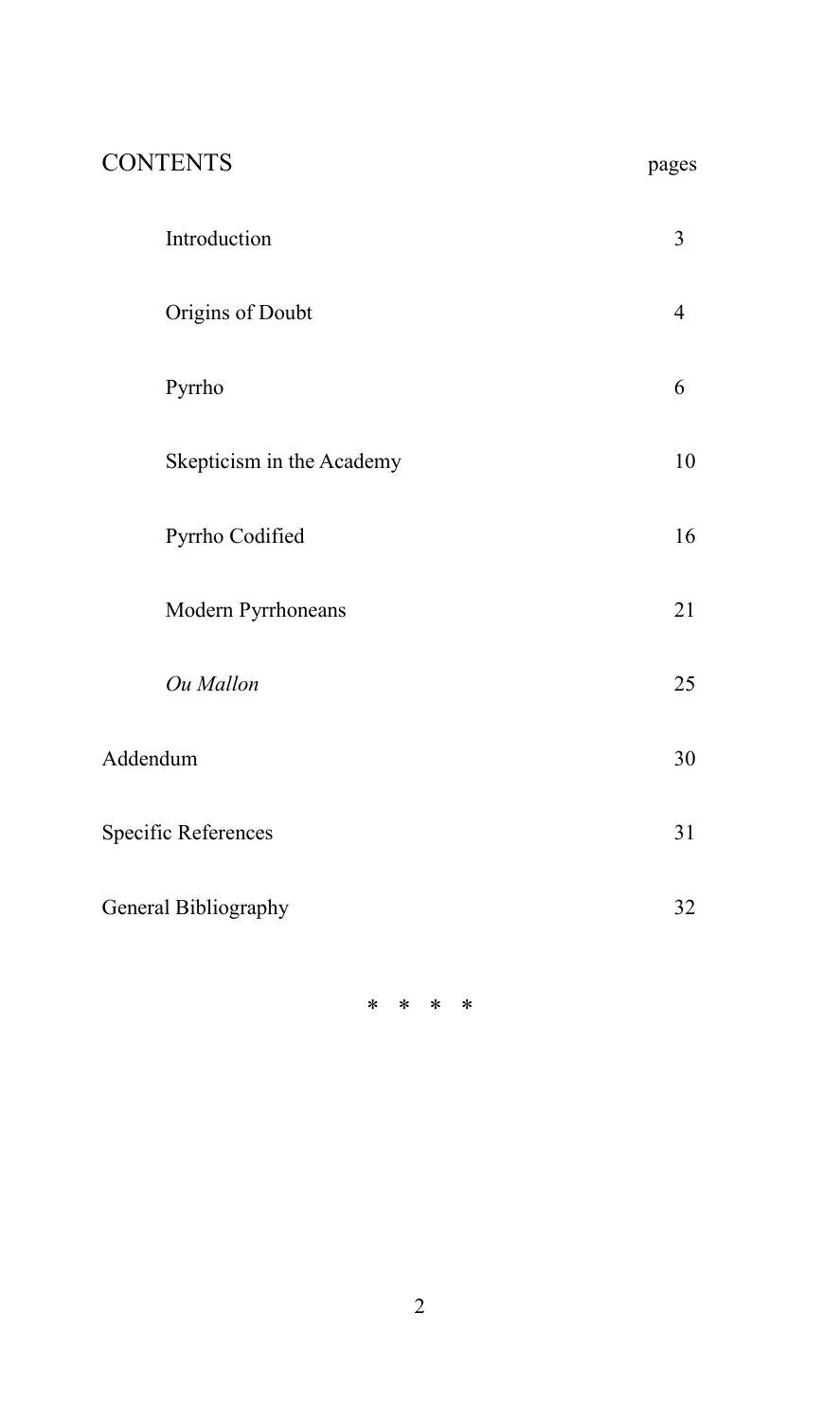*Doubt grows with knowledge.* Goethe (1749-1832)

# Introduction

I came to Stoicism because I needed to know what was wrong with my own life. Although I had read *The Discourses* several times over a period of about 25 years, I didn't really go any further or deeper into Stoic thought until I was in my late forties. At that time, I had experienced a succession of personal failures, what I considered failures then, and came back to the Stoa for sustenance and encouragement. That was when I decided I needed to know more about this philosophy than Epictetus had offered.

After a couple of years of focused research that provided the background for my first book, *The Path of the Sage*, one day, for no apparent reason, I stopped and asked myself how I knew any of this was true. How did I know whether the Stoics just made it all up, that Stoicism was anything other than a rational and internally consistent version of a religion? That thought bothered me considerably, and I puzzled over it at length.

As fortune would have it, I had some time earlier established an e-mail correspondence with Professor Keith Campbell, who was then the Chairman of the Philosophy Department at the University of Sydney. I considered him my mentor in philosophical matters and had pestered him many times with questions he must have considered amusing or annoying. Not knowing a finer way to phrase it, I came right out and directly asked Dr. Campbell the question that was troubling me: how can I know any of the things about the Stoa I had studied were true? He answered as directly as I asked and said that we can't, then recommended I read George Santayana's work, *Scepticism and Animal Faith* (Dover, 1955).

I read it, twice, and understood some of it. When I complained about my difficulty with comprehension and gave Professor Campbell a passage to explain, he said he had forgotten about Santayana's "turgid prose" and to forget it. "Life is too short," he said. I wasn't satisfied and could not be turned aside that easily. I began reading other philosophers that Santayana's work referenced and gradually traced my new obsession, skeptical philosophy, back to it its origins. Only then did I begin to understand philosophy in general and Stoic philosophy in particular.

For Dr. Campbell's patience and kindness, for pointing the way at the moment it was most needed, I am deeply grateful.

\* \* \*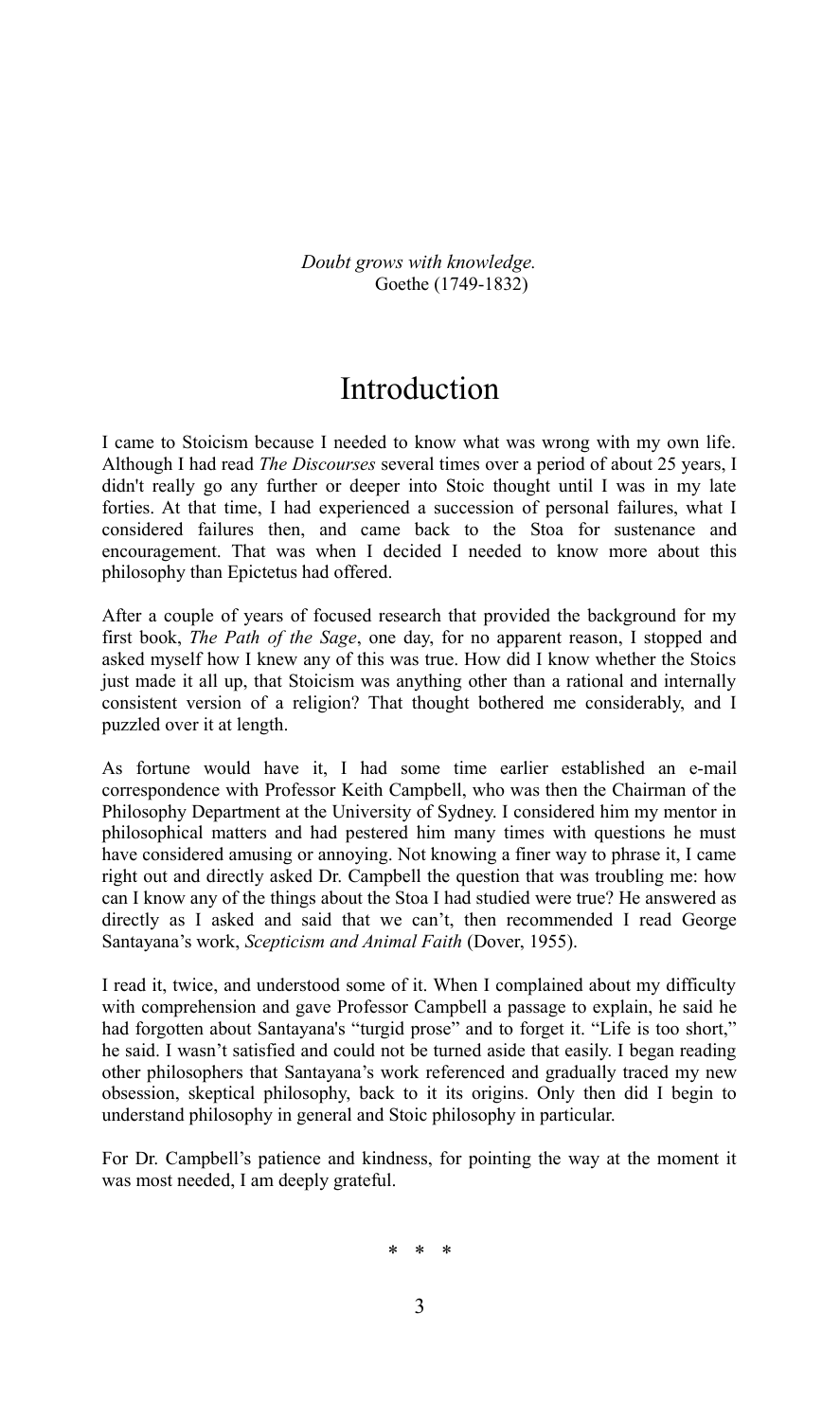## **The Origins of Doubt**

#### **Xenophanes** (570-478 BCE)

The darkest night of Pyrrhonean doubt settled on Aenesidemus, but the first prophet of uncertainty began nearly five centuries earlier with Xenophanes, a wandering poet-philosopher from Ionia born in the town of Colophon who lived in a number of Greek city states during his exceedingly long life. He was often claimed by the ancients to be the first true skeptic based especially upon one preserved fragment of his work, a comment he purportedly made about knowledge:

> *...and of course the clear and certain truth no man has seen nor will there be anyone who knows about the gods and what I say about all things. For even if, in the best case, one happened to speak just of what has been brought, still he himself would not know. But opinion is allotted to all.*

Contemporary academic philosophers argue over the exact interpretation of this text, but the gist of it is that there never has been and never will be anyone who has or will achieve certain knowledge. \*

#### **Heraclitus** (c. 535-475 BCE) and **Parmenides** (early 5<sup>th</sup> century BCE)

Heraclitus disagreed with Xenophanes and believed it *was* possible to provide an explanation of the world by the relationship of the Logos, the divine intelligence, to the human psyche, the seat of human knowledge whereby we come to know such intelligence. This is thought to be the origins of epistemology, the study of the nature of knowledge, in Western philosophy. Then, Heraclitus went on to describe the processes of Nature as emanation from God, the One, into the many parts of our familiar world and back again in a continuous state of flux.

Existence as we know it is in such a state of flux that at any given moment one could not describe the nature of any object, because, by the time it was described, it would have changed again and become slightly different. Heraclitus maintained that all objects in our world were in a state of becoming, from birth and growth to deterioration and death, from the life of planets to the aging of our own physical constitution.

Parmenides disagreed with Heraclitus and thought it was impossible for God, the One, to become all the many parts of our familiar world. In fact, if the One were perfect, why would it extend itself into a state of imperfection? No, the One was an immovable being, the world was in a state of being, not in a state of becoming, as Heraclitus maintained, and the changes we see in life as we know it was an illusion. In his work, *The Way of Truth*, Parmenides states that the One is "whole, immobile, eternal, all together, one and continuous." There were two kinds of knowledge: true knowledge and common knowledge, and what most of us see with our senses and believe with our minds is of the common sort, mere opinion.

#### **Democritus** (?460-357 BCE)

If rain falling on the just and unjust alike implies unconditional love, does an earthquake swallowing up the righteous and wicked alike imply unconditional loathing? Neither. Such statements imply only that those who make them are anthropomorphizing Nature in the most primitive way possible. Zeus is NOT responsible for thunder and lightening, Eros is NOT responsible for love, and all the

\*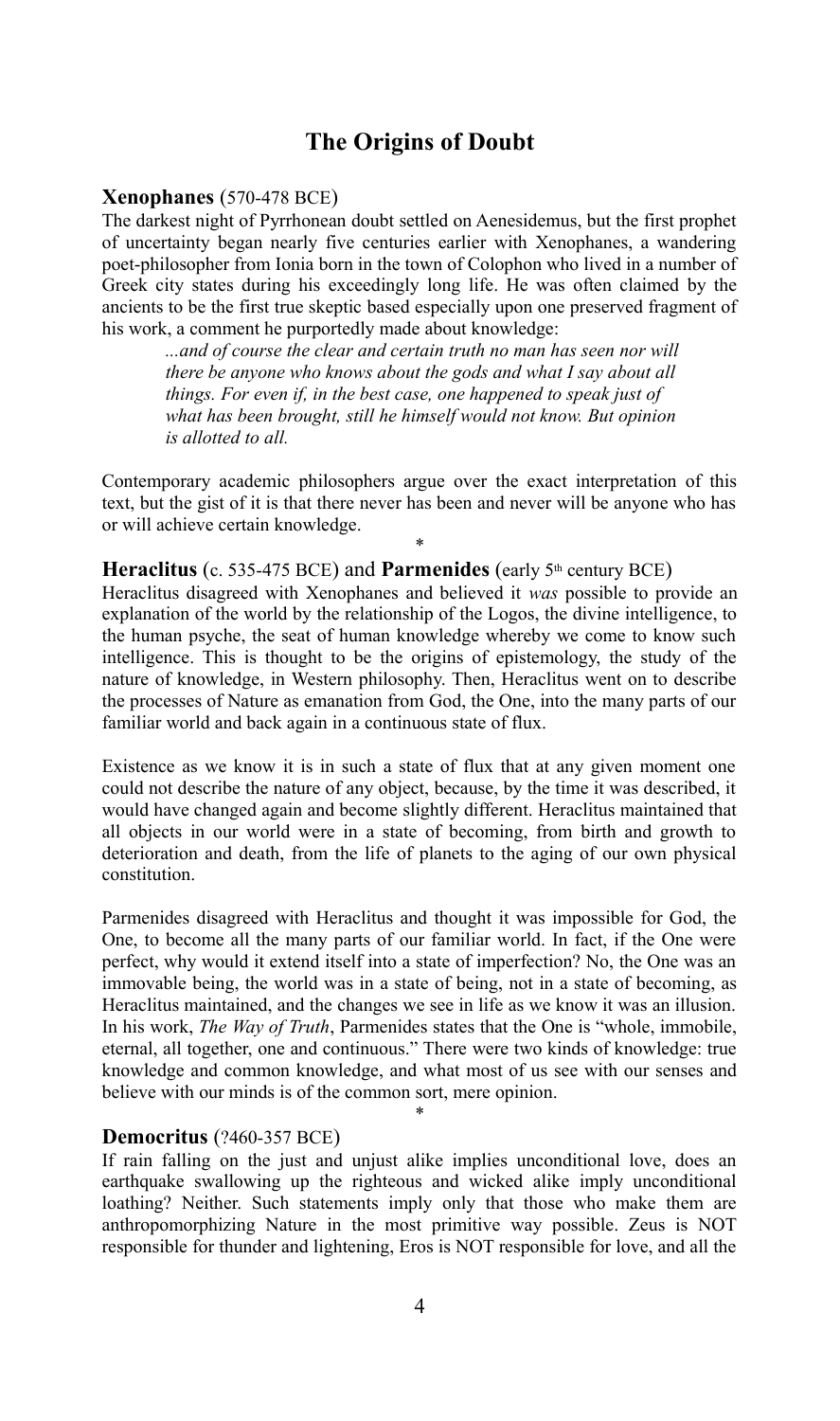finest rituals and sacrifices to the gods of Olympus will NOT guarantee a good harvest.

Not long after Xenophanes' death, Democritus of Abdera and Miletus, became renowned as one of the two founders of ancient atomic theory, and it was he who came up with this amazing deduction:

> *Since nothing can come from nothing, and change really occurs, and motion requires a void, reality must consist of atoms moving in a void.*

Democritus presents such a liberating point of view, and, by accepting the notion that there are no gods or spirits, but only atoms moving in a void, one is suddenly freed from the burden of otherworldly accountability. Unfortunately, after the party is over, after the celebration of liberation recedes into silence, comes the realization that if reality is only indivisible atoms moving in a void, then life itself has no meaning or purpose, and death is our only goal. More on that later.

Democritus was a contemporary of Socrates but apparently unknown by him – although Diogenes Laertius says that Plato (?427-347 BCE) considered this "prince of philosophers" his chief intellectual rival and refused to mention him so as not have to refute him. Democritus systematized the work of the other founder of atomism, his teacher Leucippus, and as a materialist he believed that even the soul was comprised of atoms, fire atoms in this case, and proposed that thought was itself caused by the movement of atoms.

However, because atoms were not directly perceptible, there would always be doubt as to their true nature. In addition, it was Democritus who coined the phrase *ou mallon* (literally, 'no more'), frequently used by Pyrrhoneans to describe conflicting evidence of the senses that tell us *no more this than that*.

\*

#### **Protagoras** (481-411 BCE)

The doubt that was accumulating incrementally towards a real philosophy was carried even further by Protagoras, a pupil of Democritus, who is credited with the first realization that there were two sides to every question, that each has its opposite. Protagoras is also the author of the famous quotation used throughout history: "Man is the measure of all things." The quote in its entirety: "Man is the measure of all things that are that they are, and of things that are not that they are not."

One of his most startling statements was that everything is true. In the introduction to his book, *On the Gods*, he wrote, "As to the gods, I have no means of knowing that they exist or that they do not exist." For this, he was expelled from Athens, and a herald was sent throughout the city to collect and burn every copy of that book.

\*

#### **Socrates** (469-399 BCE) and **Plato** (427-347 BCE)

Finally, two more philosophers added their voices to the doubt about knowing anything, Socrates and Plato. Just as Protagoras incurred the wrath of the Athenians for his lack of piety, so did Socrates who was accused of corrupting the youth of Athens and forced to drink hemlock for his philosophy. It was his commonly heard assertion that he knew that he knew nothing (despite the obvious internal conflict of such a statement) that was most sympathetic with the claims of later philosophers with skeptical minds. "All I know is that I know nothing," Socrates said.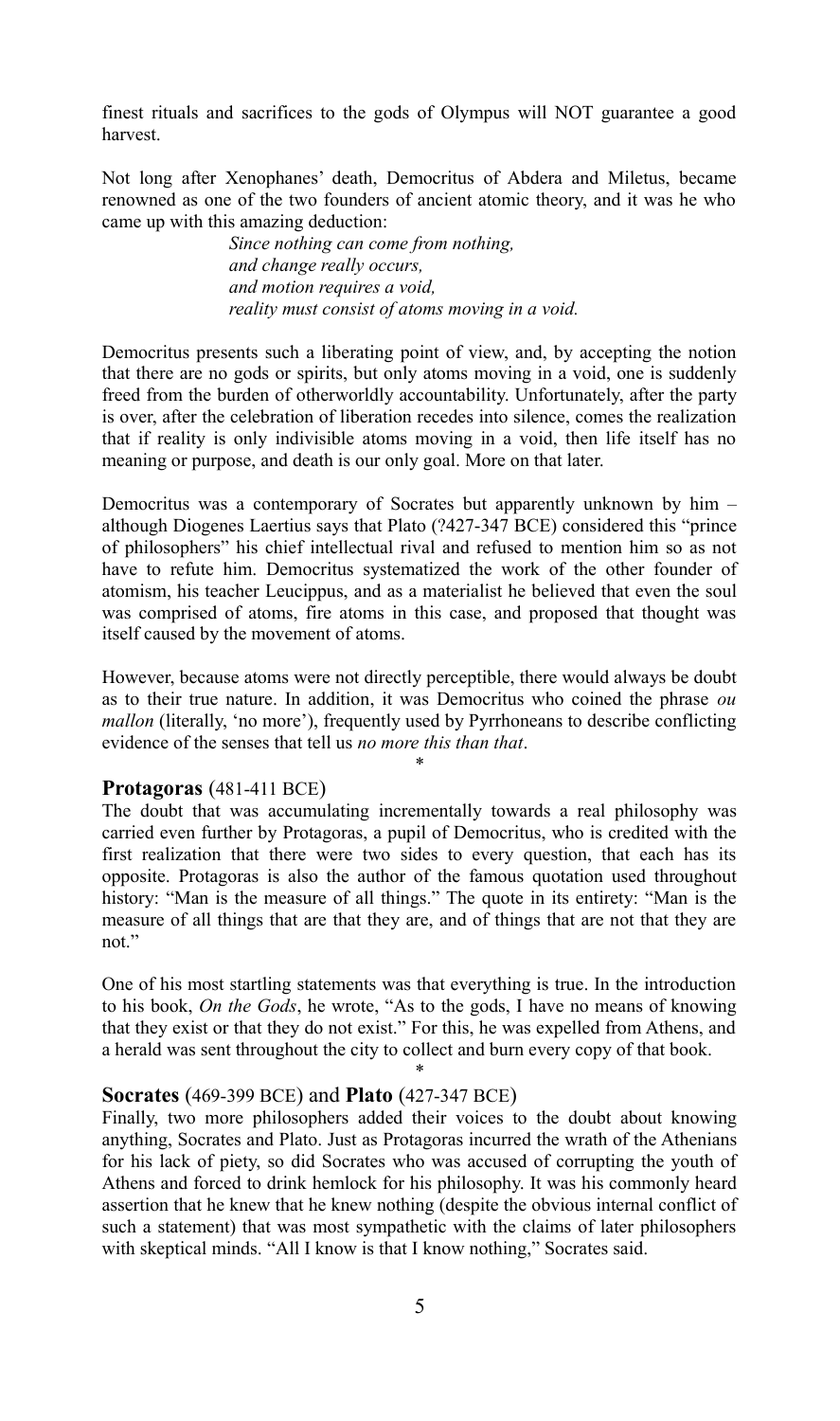Plato immortalized Socrates, who left no writings, by introducing the world to that sage's life and dialectic method of questioning. Plato also attempted a reconciliation between Heraclitus' flux and Parmenides' rejection of the senses in the proposition of his own Doctrine of Ideas. In short, the Doctrine of Ideas states that behind the surface reality of our familiar world lie *ideas*, universal laws and ideals, perfect idealizations of reality, *more* real than what we actually perceive with our senses.

For example, we see many different kinds of dogs in our lifetime, each of which is a mere representation of the *idea* of dog. The idea of some thing, then, is universal and permanent and, therefore, more real than the many variations of that idea represented in the world. This is not meant to be an exhaustive explanation of Plato's doctrine, barely an introduction, and it should also be remembered that such a doctrine was only one of many early influences on the development of skeptical thought.

#### **Pyrrho** (?360-270 BCE)

**\***

Skepticism comes from the Greek word *skepsis* which means investigation, the work of the philosopher, which commonly begins with finding a criterion that distinguishes the true from the false. The Skeptics were unable to find a satisfactory criterion of truth.

The fullness of skeptical thought didn't arrive until the first century BCE when Aenesidemus and later philosophers of this persuasion, such as Sextus Empiricus, developed skepticism to an advanced level of sophistication built upon the foundations of earlier work done by a number of great thinkers, including those mentioned above. However, it was Pyrrho to whom Aenesidemus returned to in the establishment of his school, because he apparently believed that the life and work of Pyrrho marked the true beginnings of this most pure branch of ancient skeptical thought, which was known thereafter as Pyrrhonism.

#### **Early Pyrrho**

Little of Pyrrho's early life is known except that he appears to have been born in Elis and was an older contemporary of Epicurus and Zeno the Stoic. He was an obscure painter by trade, and he may have studied philosophy with the Megarians and the Cynics. We also know that Pyrrho traveled to India with Anaxarchus who was court philosopher to Alexander the Great.

Little is known of Anaxarchus or his philosophy except that it was reputed he had disposed of the notion there was a criterion of truth, indicating he had a skeptical orientation. According to Diogenes Laertius (D.L. 9.67), he admired Democritus above all others. Whether Pyrrho accompanied Alexander on his eastern campaign as a court painter or as a second philosopher is unknown, but such a journey was not that unusual. By the time Pyrrho made his trip to India, there was already a tradition of Greek intellectuals traveling to that remote extremity of Alexander's expanding empire.

#### **Pyrrho and the** *Gymnosophists*

Pyrrho traveled with Alexander to Persia (Iran), where he studied with the Magi, a class of Zoroastrian priests who lived in Media and Persia and who were reputed to have supernatural powers. He continued on with the Army to the Indus Valley,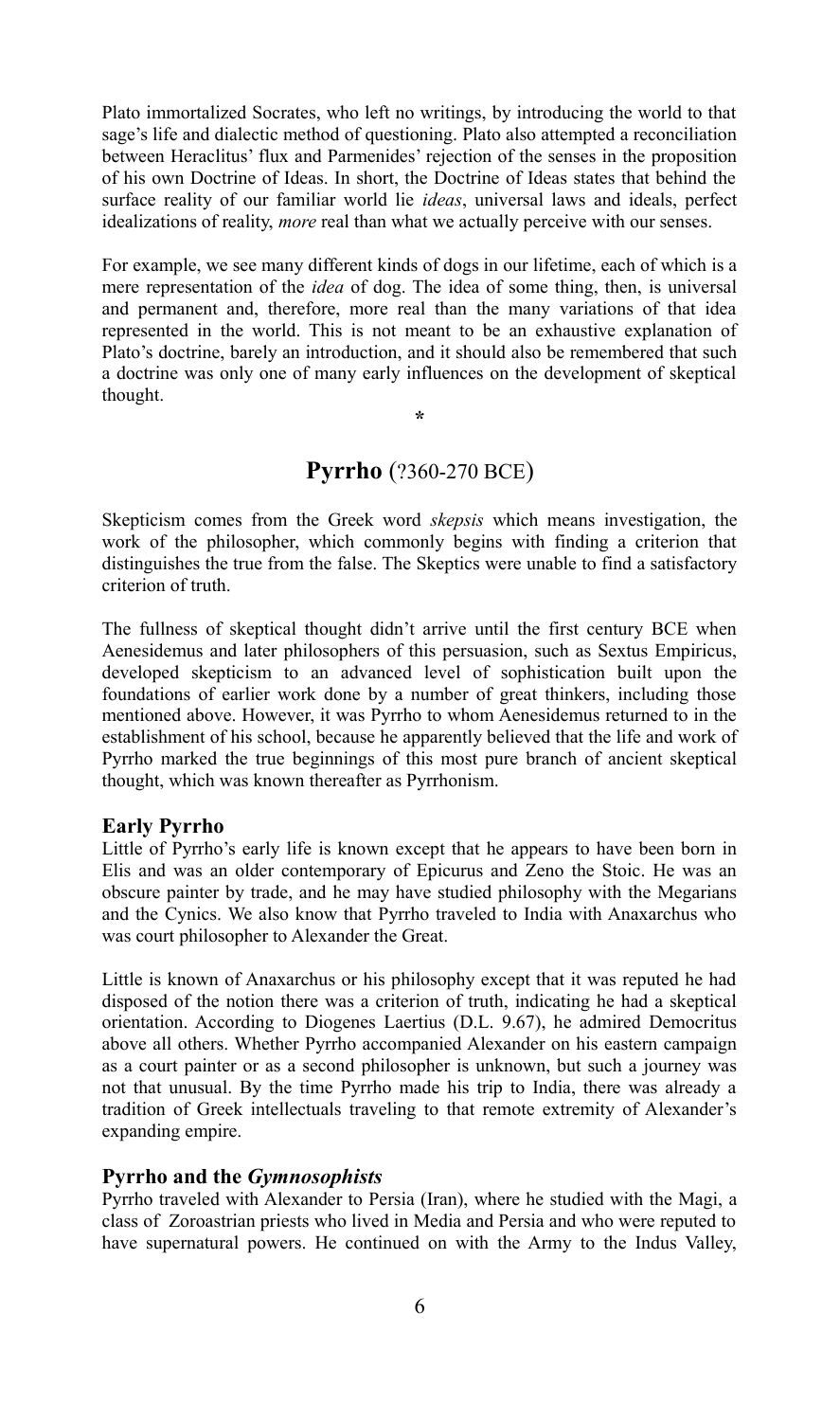where he studied with the *gymnosophists*, naked philosophers, who may have been early Buddhists. Although the majority of scholars tend to gloss over this period in Pyrrho's life and education, work has been done that suggests that the descriptions of Pyrrho after his travels to the Indus Valley are those of a Buddhist *arhat*, one who has attained nirvana. Some scholars suggest he wasn't a skeptic at all, but lived and taught as an ascetic and quietist. However, scholarly research of the evidence is so fragmentary as to make speculation inconclusive.

The best evidence we have for the *gymnosophist's* influence on Pyrrho's philosophy comes from Flintoff (see Bibliography), who compares his thought with early Buddhist teachings. By the time of the earliest sutras and onward, polarities and antinomies (a contradiction between two statements, both apparently obtained by correct reasoning) are common. The so-called agnosticism of the Buddha comes from his use of antinomial argument in answering questions that he considered unsolvable.

The Buddha considered all speculation as dogma and refused to commit himself to an answer. By doing so, he taught that he was delivering the human mind from unnecessary entanglement and that this freedom of the mind was a necessary stage in the process of enlightenment. As Flintoff says, "...it is integral to Pyrrhonism and to Buddhist, and other Indian, thought to formulate the antinomies in order to make them disappear, the consequence and aim of the process being so that a certain tranquility can supervene."

Flintoff goes on to describe an Indian mode of thinking called the quadrilemma (four dilemmas) and states that this form of thought was unprecedented in Greek philosophy. In Buddhism, the quadrilemma called the *Avyakrta* (literally, "the inexpressibles") is central to their philosophy and takes the following form:

- 1. Whether the world is eternal or not, or both, or neither.
- 2. Whether the world is finite, or infinite, or both, or neither.
- 3. Whether the *Tathagata* (the Buddha) exists after death or not, or both, or neither.
- 4. Whether the soul is identical with the body or different from it.

In both Pyrrhonism and Buddhism the antinomial argument is used to alter our way of thinking about our familiar world to show that it is, in fact, an illusion, unreal – what Indians called *Maya*. The goal or end of both philosophies is tranquility (*ataraxia*). The achievement of tranquility is a process, which is as follows:

- 1. Cessation of all conceptualization takes place, leading to...
- 2. Cessation of all speech, leading to...
- 3. Cessation of all troubling thought (*ataraxia*), nirvana, *moksa,* leading to... "A state of beatitude at the end of the philosophical quest!"

The striking similarity between early Buddhism and Pyrrho's thought also continued in his personal life and practice. As was the case with all ancients, unlike modern philosophers, practice was expected to complete a philosopher's theory. It's clear from the numerous and various reports that Pyrrho practiced what he taught and that his practice was similar to that of an *arhat*.

As is common among advanced Hatha yogis, Pyrrho was said to be able to withstand the most extreme pain without even an involuntary frown; he was said to spend a lot of time wandering the fields and living on grasses and herbs, as is common practice in the third and fourth stages of asceticism; and, finally, it was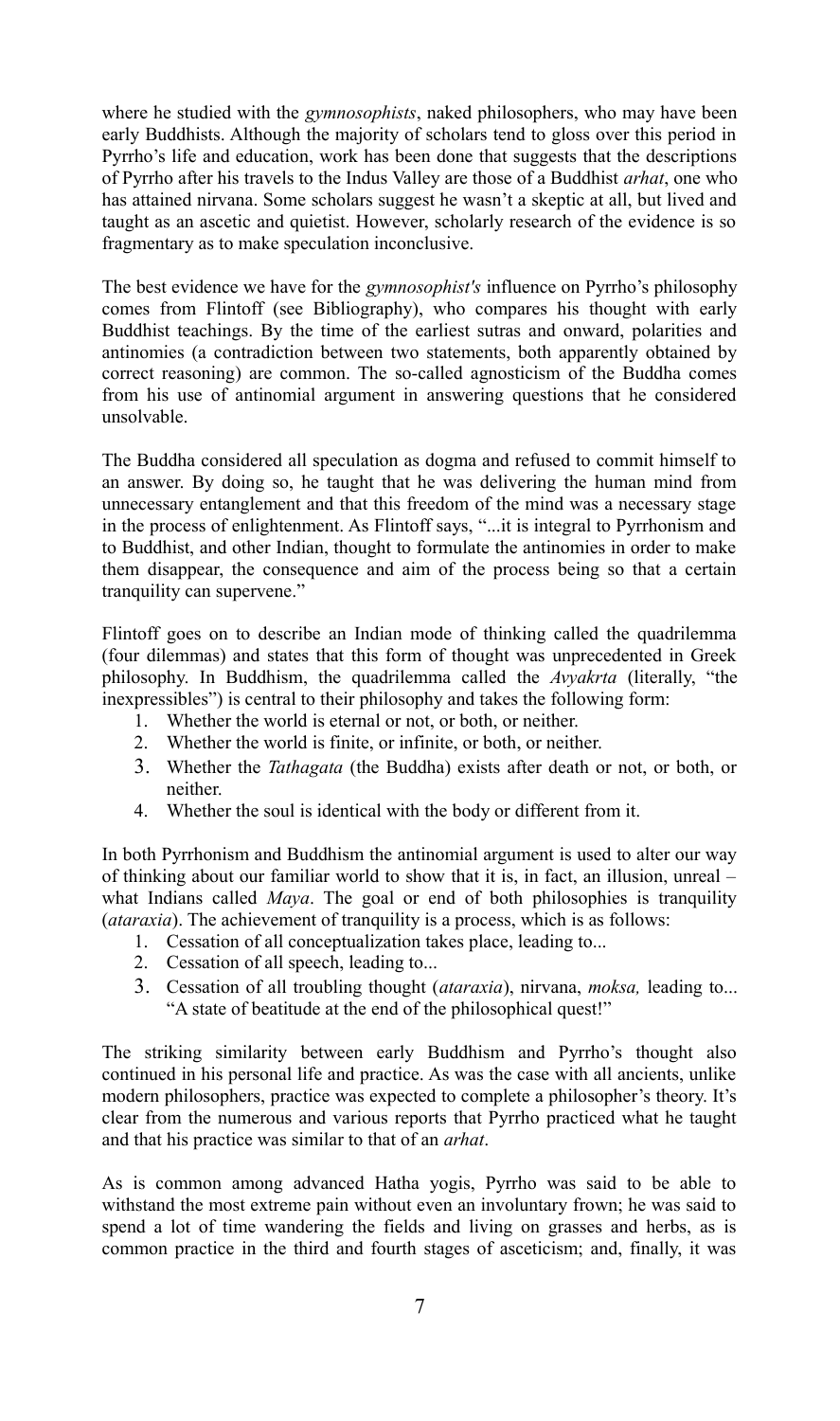said that he lived as a vagrant, often leaving home without any attachments to travel with anyone for as long as it interested him.

#### **Teachings of Pyrrho**

Remnants of Pyrrho's teachings are scarce and fragmentary and therefore difficult to appraise both in terms of content and inspiration for later skeptics. What little we do know comes down to us from his student and follower, Timon of Phlius (c.320- 230 BCE), as brief thoughts and ideas referenced by other writers in antiquity. Although an admirer of Democritus, Timon took skepticism further than the atomists, which meant rejecting atomism itself, as well as all common opinions. By so doing, he is said to have given up on philosophy and on any attempts to establish a criterion of truth (D.L. 9.69.65; Sextus, *PH* 1.28-29 & *AM* 11.1 from Groarke).

Also from Diogenes Laertius we learn that Pyrrho denied there was any such thing as the morally good or morally bad and said that all such labels were a matter of convention. He also denied knowledge of the external world and was especially critical of the Stoic and Epicurean Epistemology (theories of knowledge), although there is no evidence that he attacked either school personally. Pyrrho's greatest innovation as a Greek philosopher was the idea that freedom from mental disturbance by the suspension of judgment (*ataraxia*) could be an ethical goal.

One of the most useful of these fragments is found in Aristocles' work, *On Philosophy*, that ascribes the following essential teaching of Pyrrho as reported by Timon:

*His pupil Timon says that the man who means to be happy must consider these three questions: 1.) what things are really like; 2.) what attitude we should adopt towards them; 3.) what the consequence of such an attitude will be. According to Timon, Pyrrho declared that things are equally indistinguishable, unmeasurable and indeterminable. For this reason neither our acts of perception are true or false. Therefore we should not rely upon them but be without judgments, inclining neither this way nor that, but be steadfast saying concerning each individual thing that it no more is than is not, or that it both is and is not, or that it neither is nor is not. For those who adopt this attitude the consequence will be first a refusal to make assertions and second, freedom from disturbance.* (Eusebius, *Prep. Ev.* 14.18.2-5, Long)

As seen from the above, Pyrrho's answer to the basic question of Greek philosophy, 'what things are really like,' must be rejected because things are 'indistinguishable, unmeasurable, and indeterminable.' In other words, unknowable. Such an assertion flew in the face of Greek philosophers who *assumed* that Nature could be studied, analyzed, and drawn upon as a resource for knowledge. Pyrrho is saying reason as well as sense perception is unreliable and cannot be a criterion of truth. We only have our senses to perceive the external world. Since we don't know if our sense perception portrays the world as it really is, we cannot know what things are really like. Since our perceptions cannot determine if things really are what they appear to be, we should not make judgments about them. We should suspend judgment. Later, the common Pyrrhonist phrase for this suspension of judgment, which they borrowed from Democritus, became *ou mallon*, no more this than that.

The Aristocles passage above is currently debated in academia according to two interpretations: epistemological or metaphysical. According to the epistemological interpretation, and one that is most in keeping with later skepticism, Pyrrho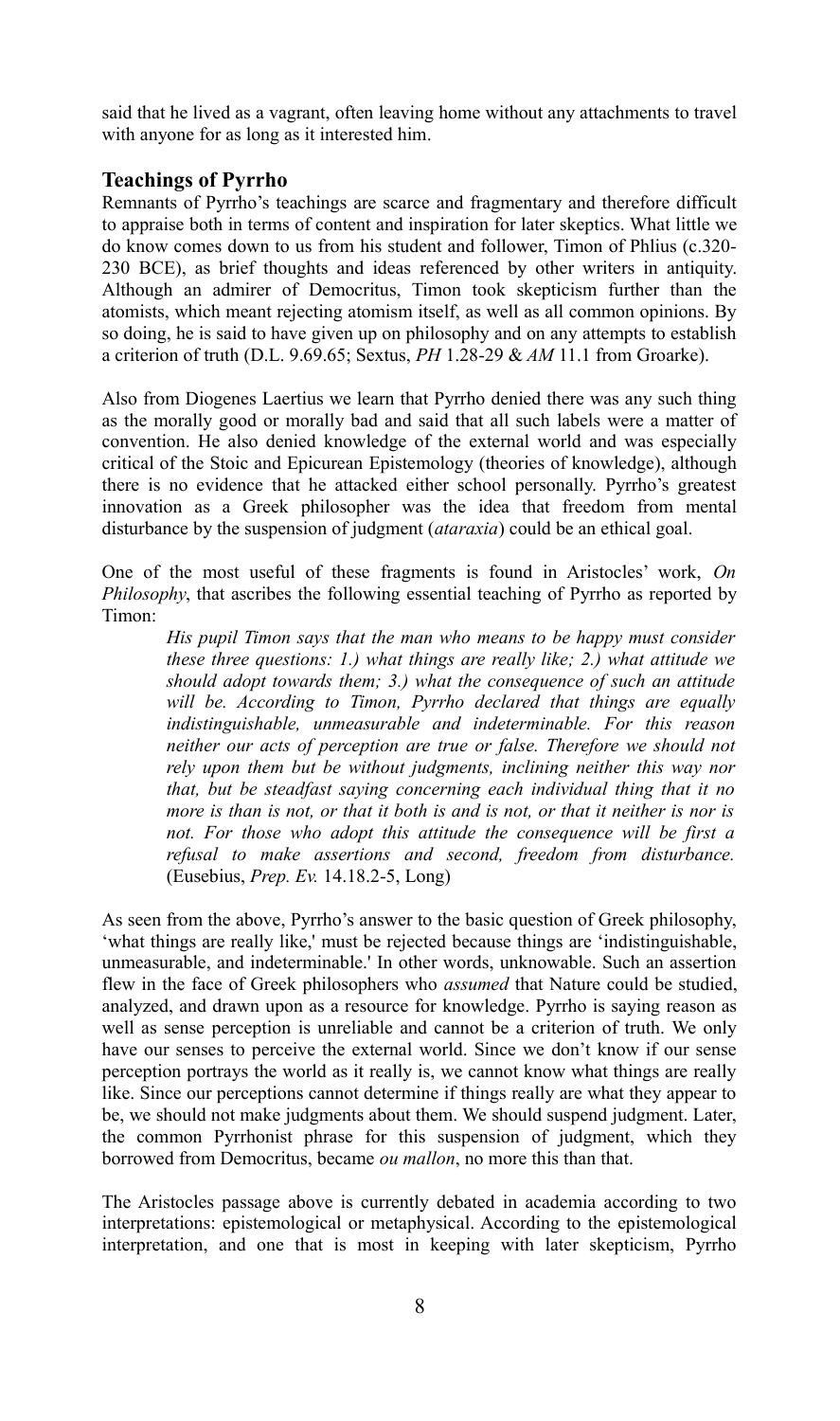contends that things equally *appear* to be and not to be. That is, we are incapable of determining the true nature of things.

According to the metaphysical explanation, and one that is most in keeping with the mystical philosopher Heraclitus, things *actually* are and are not. They *both* are and are not, and *neither* are *nor* are not. That is, things in themselves are indefinite or indeterminate. Those who prefer the metaphysical explanation believe the Aristocles passage is correctly reported and translated as written; those who prefer the epistemological explanation believe the passage should be emended.

Regardless of what Pyrrho actually said or Aristocles thought he said, later Pyrrhonism adopted the epistemological version and distinguished between the relationship of the sensory perception to the thing being perceived and between the actual properties of the thing being perceived. As Diogenes Laertius says (ix 103), speaking for the Pyrrhonean: *We admit the fact that we do see, we recognize the fact that we do have this particular thought; but we do not know how we see or how we think. We say by way of description that 'this appears white,' without confirming that it really is white.*

What a Pyrrhonean doesn't deny is that a thing appears white; what s/he does deny is any knowledge of the real property of the thing in itself. Right now, for example, my feet are resting on what appears to me to be a brown and fluffy pillow. That, I do not deny. What I as a Pyrrhonean do deny is that I have any certain knowledge of this brown and fluffy thing apart from my perception of it. Later it will be shown in Aenesidemus' modes of argument that to another creature, say a housefly, this thing may not be perceived as brown and fluffy at all. If hundreds or thousands of different creatures all perceive this thing differently, what is the thing in itself? A Pyrrhonean does not claim to know.

#### **Pyrrho and Timon**

As mentioned earlier, what we know of the teachings of Pyrrho come to us in fragments from Timon. While Pyrrho was described by all as gentle and serene, his follower and publicist Timon was witty, restless, and scathing in his attacks on dogmatists. He said that Plato and Aristotle were arrogant and argumentative pedagogues who fooled people with dogma that could never be proved. He wrote voluminously and became renowned for his satires and lampoons. When it was suggested that the senses and reason may not be reliable witnesses but that both working together may find the truth he said, "Birds of a feather flock together."

He went on to say that all the dogmatists were doing is accumulating illusions, piling one speculation on top of another. (Religious myths do this routinely. For example, do angels have gender? If so, why? Do they have children, baby angels? This whole line of questioning follows from silly to absurd without ever proving the existence of angels in the first place.)

Timon appeared to detest the pretentious, contentious reasoning of the philosophers, but didn't appear to have any difficulty with the ordinary experiences of life. In fact, his primary and essential contribution to Pyrrhonism was how one deals with the apparent, the phenomena (*to phainomenon*) of life. He believed that living with the appearances of our familiar world was what really mattered and most deserved our interest, not because they told us anything about the inner constitution of things, which he considered unknowable, and therefore a matter of indifference. He said, "The apparent is omnipotent wherever it goes." He practiced what he said and gave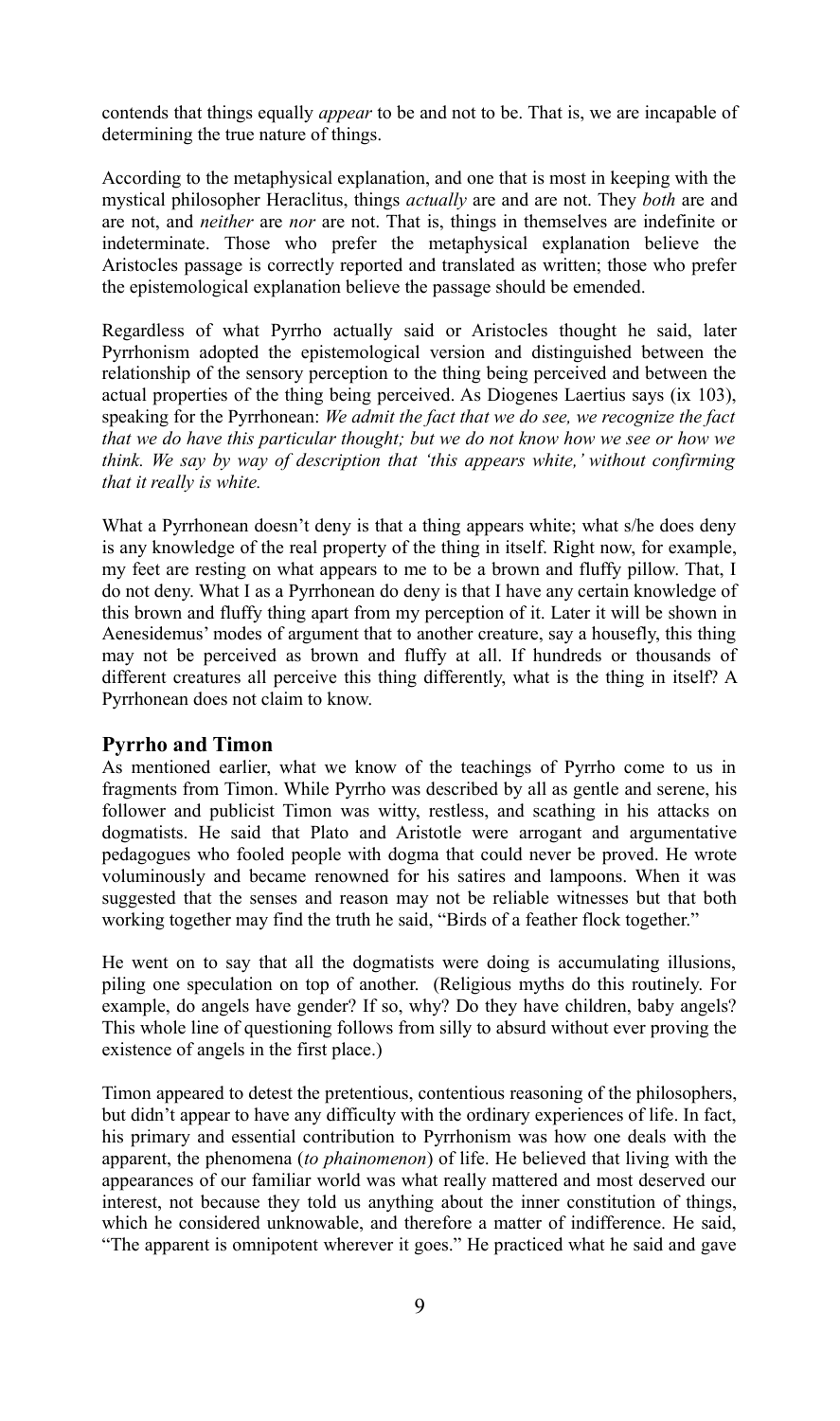up philosophy to find happiness among the phenomena of appearances, becoming very wealthy in his later life.

#### **Pyrrhonism and Skepticism**

There is no known relationship between Pyrrho and the skepticism of the Academy, and, until Aenesidemus, the only acknowledgment of members of the Academy to forerunners or founders of skeptical thought were to Socrates and Plato. However, it is essential to understand something of the nature of skepticism as it evolved in the Academy in order to see how it eventually came about that a member of the Academy itself established the purest form of skepticism both as a completion of and contrast to all that had gone before all the way back to Pyrrho himself. In addition, the arguments of the Academics with the Stoics is instructive as a way of contrasting skeptical thought with the leading dogma of the Hellenistic period.

#### **Skepticism in the Academy**

The Hellenistic period spans almost 300 years, beginning with the death of Alexander the Great (323 BCE) and ending with the death of Mark Antony at the battle of Actium (31 BCE). This period saw the birth and development of Epicurean and Stoic philosophies, as well as fundamental change in the Old Academy founded by Plato in 369 BCE. The changes in the Academy were initiated by the scholarch Arcesilaus, the head of the school, heralding the birth of skepticism in that institution. Schools of philosophy were now institutions of higher education, mostly for the sons of the elite, and philosophers were regarded as eminent members of their community. As such, they were often employed as counselors to the most powerful as well as ambassadors to the world at large. From among these worldly philosophers, the Stoics were preeminent and the most influential.

#### **Arcesilaus** (?315-240 BCE)

Skepticism was not a term that the Academics used themselves but was given to them by later writers to describe the new philosophy initiated by Arcesilaus when he became the scholarch. Arcesilaus was head of the Academy for about 25 years, and it was during his administration that the Old Academy of Plato became known as the Middle Academy. Arcesilaus taught that Socrates was right to claim that he knew nothing, but unlike Socrates he took this claim a step further by saying that he was certain of nothing, even that he was certain of nothing. This complete denial of the possibility of knowledge brought him closer to the position of Pyrrho than any other, and some accused him of being an Academic in name only.

Arcesilaus modeled his philosophical arguments on the dialectic method of Socrates: taking the belief of the opponent and showing that his argument contradicts itself. According to Diogenes Laertius, he was the first philosopher to argue both sides of any question. Again, like Socrates he wrote nothing, and, because he had no doctrine of his own, the chief activity of the Middle Academy under his leadership consisted of verbally attacking those dogmatists that did, chiefly the Stoics. Before we indignantly take Arcesilaus to task for challenging the Stoics, it's important to remember that by such challenges he restored the critical function of philosophy begun by Socrates, who sharply prodded leading Athenians by showing them the inconsistencies in their beliefs.

#### **Arcesilaus and the Stoics**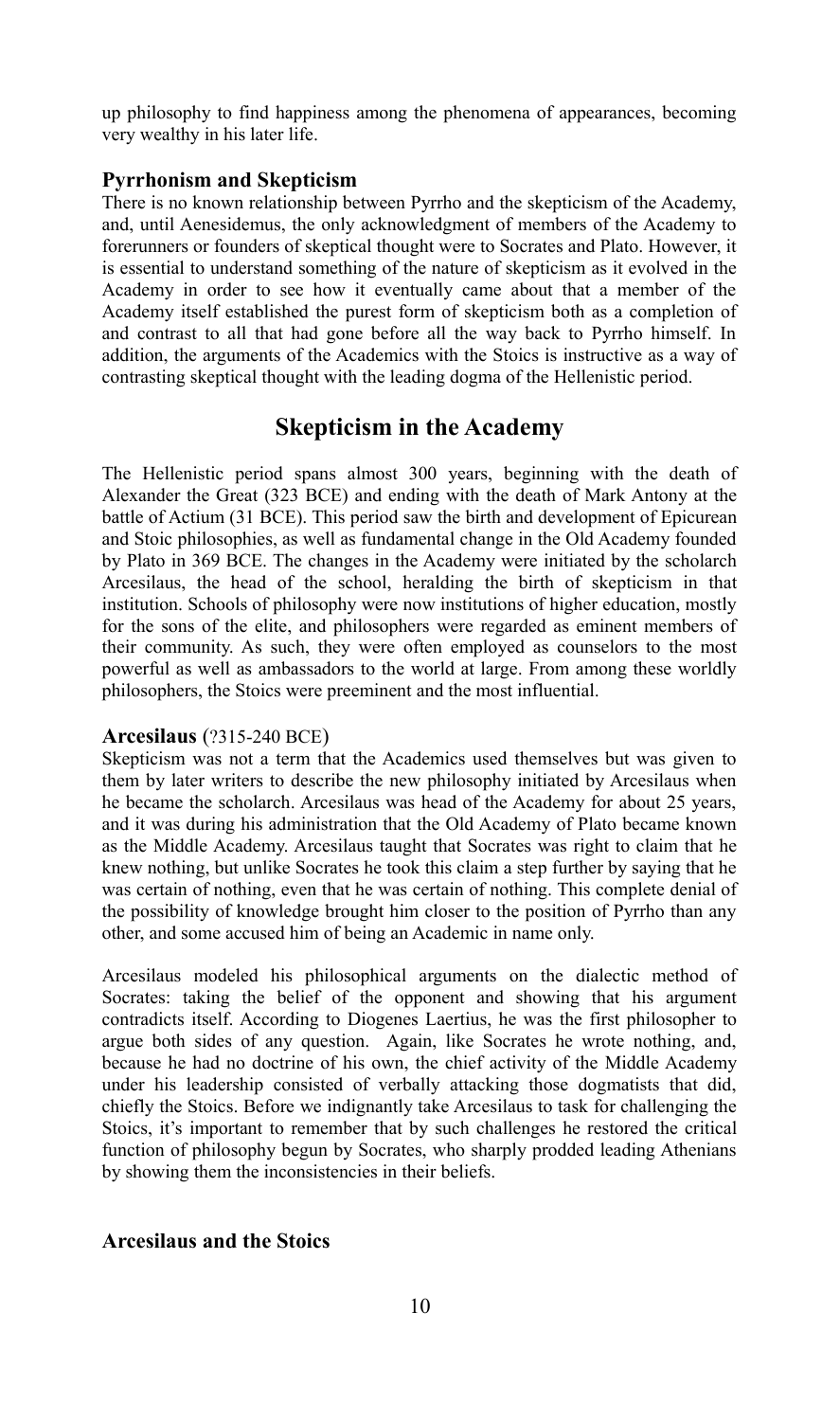Some of the material in the next few pages may require a couple of readings to be clear, but it is useful information and worth the effort of comprehension. The Stoic (Zeno's) theory of knowledge was a new kind of epistemology, empirically-based and derived by sense experience and observation. The Stoic position (see *Principal Doctrines of the Stoa*, IX -XII) was that information we get about the external world comes through our senses. There are three epistemological states – belief, apprehension, and knowledge – based upon three kinds of sensory data:

- 1. *Uncertain information* lacking clear evidence which requires BELIEF to maintain (e.g., religion, ghosts, UFOs) and is acceptable only to FOOLS. Stoics say the wise should suspend judgment on sense impressions that are uncertain.
- 2. *Accurate information* we APPREHEND (*katalepsis*) or grasp as a true perception of the real world (e.g., the sun is shining, therefore it is day). Both FOOLS and the WISE can apprehend such accurate information, and this was **Zeno's criterion of truth**.
- 3. *Certain information* which is KNOWLEDGE because it is secure against all argument but is the apprehension only of the sage, the WISE.

Arcesilaus objected. Apprehension cannot be the criterion of truth, because the sensory information we receive is either certain or uncertain. There is no middle ground. When we apprehend something, we either have knowledge or we don't. Arcesilaus disagreed with Zeno's definition of apprehension, assent to a cognitive impression, for two reasons:

- 1. We are assenting to a proposition, not an impression. That is, what we are assenting to is an *offer* of information, which may or may not be true and accurate.
- 2. There is nothing in the sensory information we receive that *guarantees* that it could not be false.

By accepting the Stoic distinction between the wise and the foolish, Arcesilaus was using their own argument against them, showing that it is self-contradictory for the wise to suspend judgment on sense impressions that are uncertain, because s/he can never know with objective certainty that any perception is true. Thus, the wise will always suspend judgment. If the wise always suspends judgment, then s/he cannot have true knowledge. If s/he cannot have true knowledge, then there can be no such thing as the wise, the Stoic sage.

#### **Carneades** (214-129/8 BCE)

In antiquity, it was said that if there had been no Chrysippus, there would have been no Stoa. That statement apparently recognized Chrysippus for saving the Stoa from the devastating attacks of Arcesilaus and other members of the Middle Academy. The disputations continued. Carneades was the next academic to challenge the Stoics, and he often stated of himself that had there been no Chrysippus there would have been no Carneades.

Like Arcesilaus before him, Carneades wrote nothing, and was accused by some of having created nothing original other than the construction of his philosophical arguments against Chrysippus. When Carneades became scholarch, sometime before 155 BCE, the changes he initiated in the modification of their skeptical arguments heralded another stage in its development prompting later scholars to name this period the Third or New Academy.

#### **Carneades & the Skeptical Argument**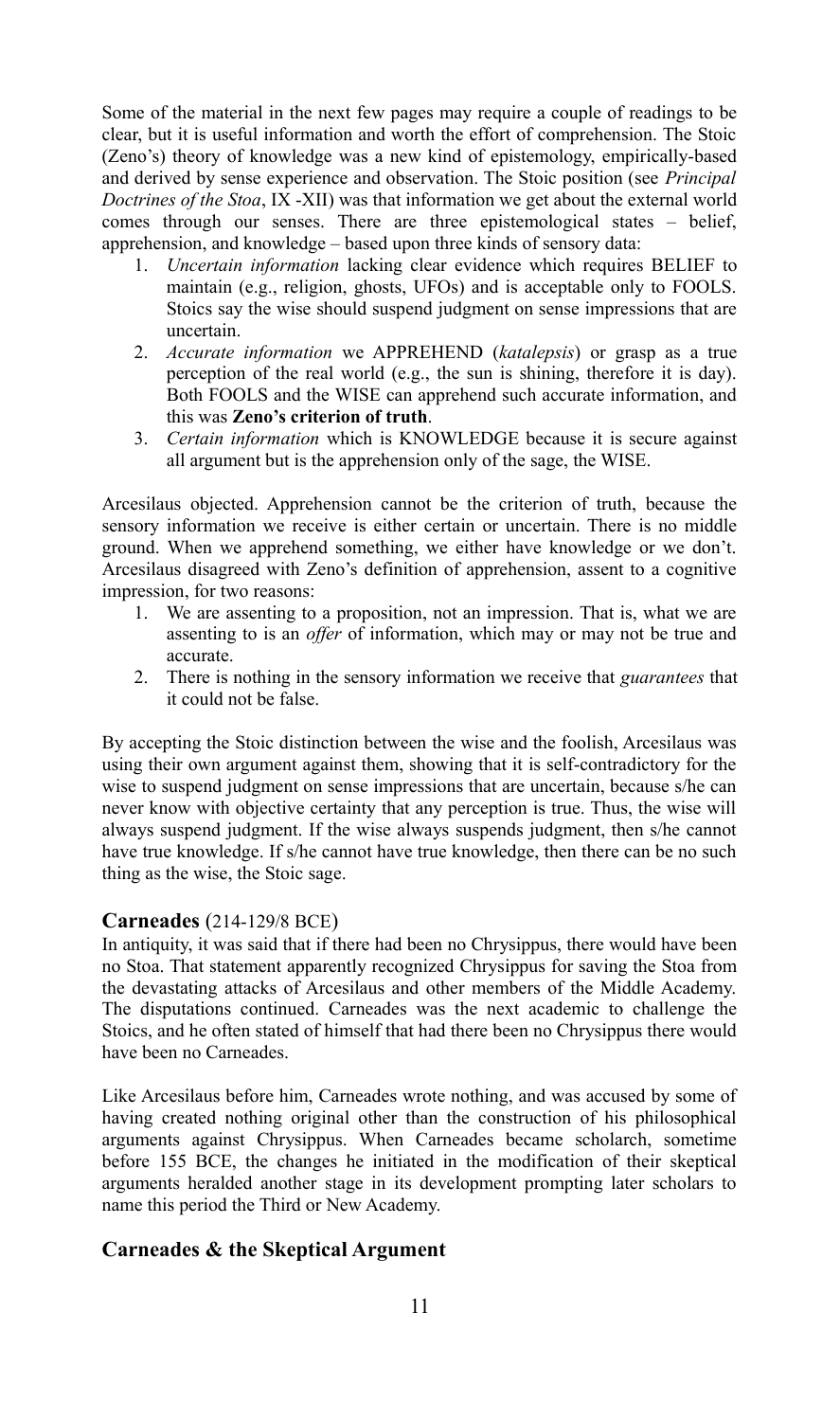By taking both sides of any argument, by successfully arguing for and against any idea or concept, even one as highly regarded as justice, Carneades made a very strong case for the suspension of judgment. On the first day he was an Athenian ambassador to Rome, Carneades told his audience just what they probably expected to hear about justice. That is, it benefits all by giving each one his due in a fair and equitable manner. Justice is a form of practical wisdom characteristic of a good state and a good man.

The very next day, we are told by Cicero who preserved this argument in *De Republica*, Carneades argued against holding a good opinion of this virtue. He refuted the virtue of justice by attacking the notion that it is always a benefit and good practice of the wise. He first pointed out that justice as formulated in the laws of the Roman empire worked only to the benefit of Rome – to the detriment of all other states. As such, these laws were not justice; they were nothing more than utilitarian self-interest. He then explored the concept of justice as it applies to individual cases by employing the following example:

*Suppose that a good man has a run-away slave or an unhealthy and plague-ridden horse; that he alone knows these faults and puts the things up for sale accordingly. Will he admit the faults or will he conceal them from the buyer? If he admits them, he is certainly a good man, since he does not cheat; but he will be judged a fool since he will be selling for a song or not selling at all. If he conceals the facts, he will be a wise man because he will consult his own interests but also bad, because he cheats.* (Rep. iii 21 [Lact. Inst. 5, 16, 2-4] Long)

Unlike the dogmatist, the skeptic shows that justice and prudence or practical wisdom are not necessarily one and the same thing. If you make a bad bargain, you're working against self-interest and therefore not being prudent. Prudence is practical wisdom. So, what is the seller to do, be just or wise? Even if the Stoics objected to Carneades' use of such a loose definition of prudence, he would put them in the position of having to defend themselves with the obscure language of the philosopher and doubt has been raised.

#### **Carneades' Leadership**

Under Carneades' leadership, the Academy expanded Arcesilaus' singular interest in epistemology to include logic, ethics, theology, and natural philosophy. At the same time, he still maintained a steady assault on the Stoic's doctrine of cognitive impressions and the criterion of truth. The Stoics (viz., Chrysippus) rejected the attack of the academy and pointed out to them that as a practical matter, without cognitive impressions human beings would be incapable of any action or rational investigation whatsoever. In addition, Stoic doctrines were the best available understanding of truth, and that the Academy was providing no alternative, let alone a superior alternative to Stoic Dogma.

Carneades' answer to the Stoic counterargument significantly modified and softened the radical skepticism that Arcesilaus previously introduced. Carneades argued that a basis for action and inquiry is not dependent upon cognitive impressions but could be found in *probable* impressions. That is, human beings do have a rational basis for action and inquiry without cognitive impressions when they use probable impressions. When a sensory impression we receive is repeated, our confidence in that impression is either increased or decreased according to the consistent accuracy of the information it gives to us. Although no amount of investigation can guarantee 100% certainty, there is a degree of probable certainty we can obtain depending on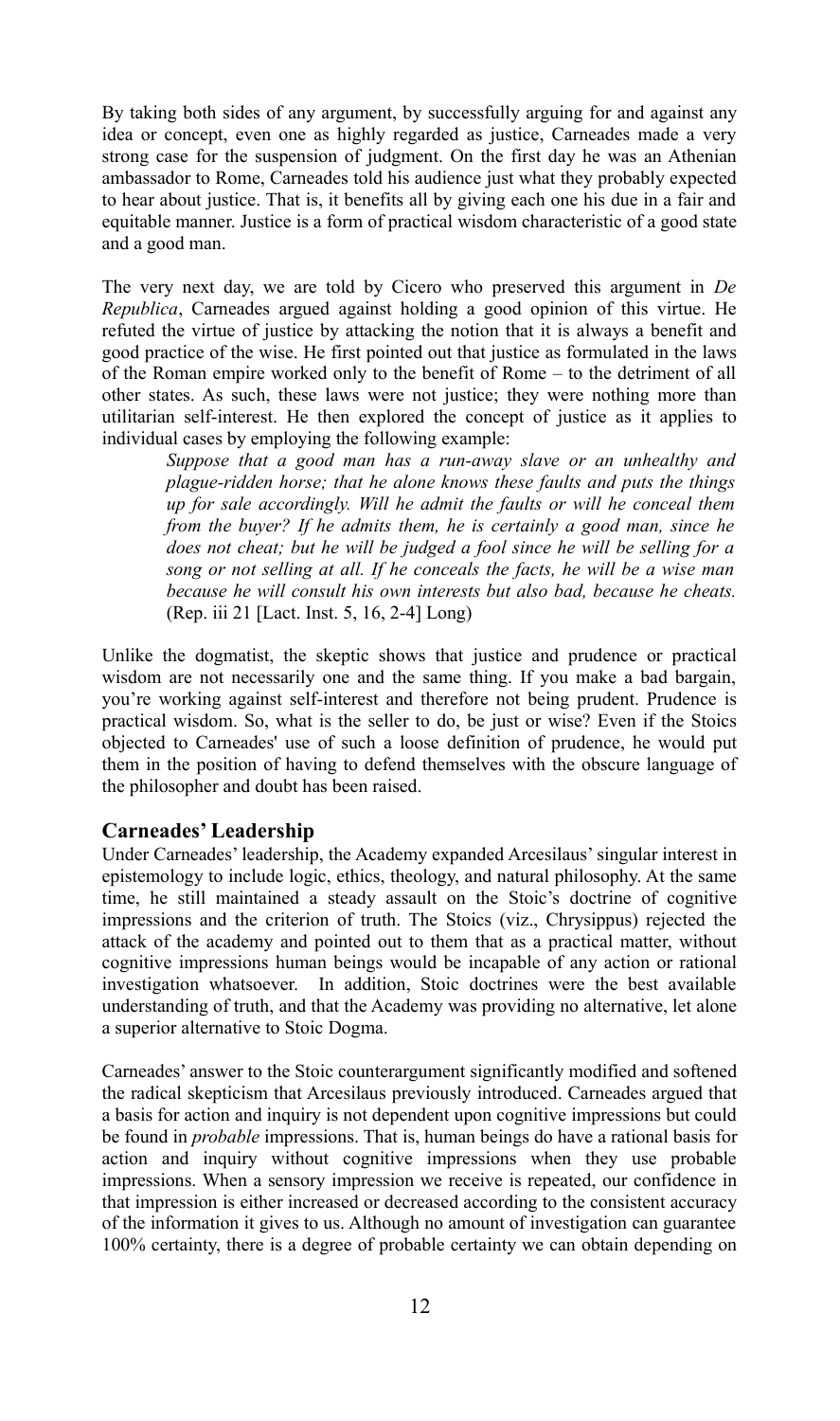how much or how little we have checked the consistency of this impression.

In fact, Carneades provided not one but two alternatives for the Stoics. Sometimes he argued that the wise man will always suspend judgment but will follow probable impressions without holding an opinion on anything. Sometimes he argued that the wise man will form opinions on the basis of probable impressions but will be ready to admit that this opinion may be wrong. In short, then Carneades' two alternatives to the Stoic's cognitive impressions asserted (1) the wise can live without opinions but will follow probable impressions; or, (2) the wise can live with opinions that are tentative and ready to be revised as needed with new information.

#### Other Attacks on the Stoics

- 1. **Stoic Theology**. Zeno said that because belief in God is universal there must be a God. Carneades said that all the Stoics may have proved is that there is a universal *belief* in God, not that there was a God.
- 2. **Natural Philosophy**. Stoics claim the universe is wise and rational without first proving that it is even a living thing. Further, Stoics assert that human reason comes from and is a part of universal reason without first proving human reason cannot be a separate and spontaneous creation of Nature.
- 3. **Reason**. Stoics point to human reason as evidence for divine providence. But, most people use their reason to either degrade themselves or others, so it would appear that our reason is more of a detriment than a benefit to our well-being.
- 4. **Heap Argument**. The heap argument got its name from the inherent difficulty in determining where one boundary is distinguished from another on a continuum. If there are 100 widgets thrown together in a heap and you remove one widget at a time, at what point or number does the heap of widgets cease to be a heap? Carneades used the Heap Argument to show the Stoics they were incapable of distinguishing a boundary between what is and what is not divine. The same argument can be used to question the hope of immortality. If the soul is immortal and lives after the death of the physical body, what souls qualify for immortality? Only human? What about the more intelligent animals, such as dolphins, chimpanzees, and dogs? At what point on the intelligence scale does one acquire a soul fit for eternal life?

#### **Carneades (Free Will) versus Chrysippus (Determinism)**

*Stoic Position*: Chrysippus stated that the Stoic's determinism follows logically from every movement or event having an antecedent cause. That is, there is always a necessary connection between cause and effect. He said, "If there is an uncaused movement not every proposition...will be true or false; for that which will not have efficient causes will be neither true nor false; but every proposition is either true or false; therefore there is no uncaused movement. But if this is so, then everything that happens happens as a result of antecedent causes; and if this is the case, then everything happens as a result of destiny; it follows therefore that whatever happens happens as the result of destiny (fat x 20-1)." Chrysippus equated the link of cause to effect with destiny, which he logically proves with the premise, 'Every proposition is either true or false.'

*Carneades Objects*: Carneades had two objections. First, he objected to the statement,' There is no uncaused movement.' The mind may voluntarily move if its movement is designed by Nature to be in our power. The cause of such voluntary movement is the power we have to move our minds. The power we have to move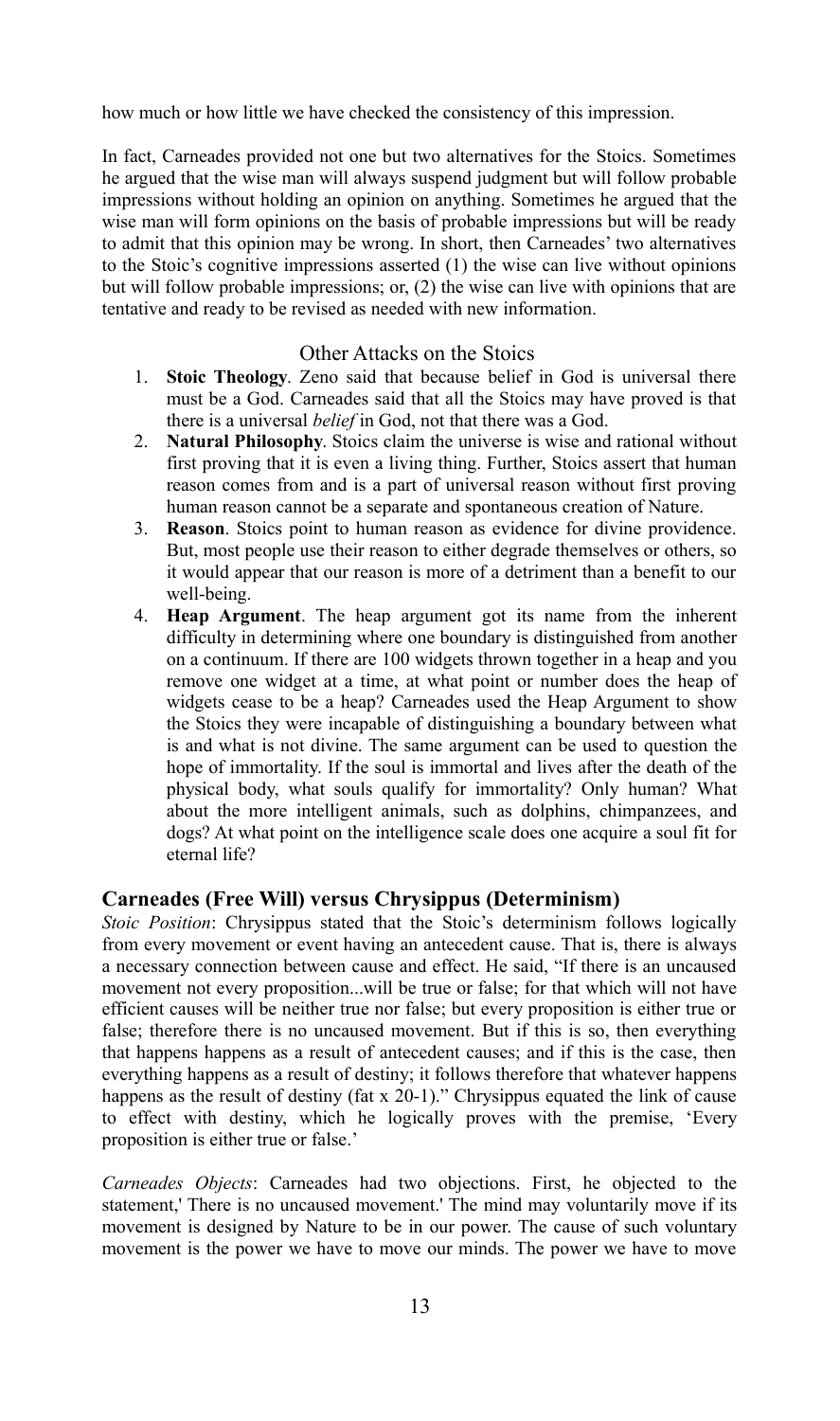our minds grants us freedom of will. Secondly, Carneades didn't think Chrysippus was right to infer determinism from the premise, 'Every proposition is true or false.'

Just because a prediction comes true doesn't mean the future event is determined by an antecedent cause. It only means that when there is a predicted event it was true before it happened. He rightly accused the Stoics of taking logical facts about truth and mistakenly constructing beliefs about causality. He agreed that some events had causes but that it was improper to ascribe such causes and events to be inextricably linked into a universal destiny.

Carneades' modified skepticism in the New Academy held steadily through to the scholarch Philo of Larissa (148-77 BCE). But under the leadership of Philo, two of his students, Antiochus and Aenesidemus, changed the arguments completely. Antiochus became scholarch and put an end to skepticism in the Academy altogether, while Aenesidemus left the Academy and founded the purist form of skepticism, Pyrrhonism.

#### **Antiochus** (died c.68 BCE).

In the 2nd century BCE, Antiochus of Ascalon (located in present day Israel) moved to Athens where he became a member of the Academy and student of Philo. At some point he broke with the his teacher and the skeptic tradition of the Academy to become a dogmatist. There is some disagreement whether Philo or Antiochus was the last scholarch of the Academy, because there is some doubt whether the Academy was still intact when Antiochus turned to dogmatism. However, he did have an able following, including Cicero, who studied with him in the winter of 79/8, and Brutus, the assassin of Caesar, and a number of prominent Roman citizens of that period.

Antiochus broke with Philo and the skeptic position over the uncertainty of knowledge and decried the contradiction that comes about whenever one asserts that nothing is knowable, pointing out that to make such an assertion involves the assertion of knowledge that nothing is knowable. He decided the Stoics were right, that knowledge *was* possible, and that Plato and the Old Academy would agree with him. In fact, he claimed to be reviving the teachings of the Old Academy, and that the Academics from Arcesilaus to Philo had betrayed their intellectual heritage. He also taught Stoic epistemology and shamelessly asserted that Zeno's teachings were merely a copy of what he learned from the Academy when he was a student there.

He also agreed with the practical side of the Stoics that the criterion of truth and the goal of human life were philosophy's most important pursuits. However, he did not completely agree that virtue was sufficient for happiness. In the most unique concept of his ethical system he combined the Stoa and the Peripatetics. He thought the Stoics were right that virtue was sufficient for happiness, but not for *complete* happiness. For that he turned to Aristotle and claimed that complete happiness required the addition of external wealth and good health. Such an eclectic approach was typical of his attempts to show that the Academics, Stoics, and Peripatetics were in essential agreement.

#### **Aenesidemus** (after Philo but before Sextus Empiricus of  $2<sup>nd</sup>$  c.)

"The Academics," Aenesidemus said, "especially the ones now, sometimes agree with Stoic opinions and, to tell the truth, appear to be just Stoics in conflict with Stoics (Photius, *Bibl*. 212, Inwood & Gerson)." So, he left the Academy and founded a school of radical skepticism which he named after Pyrrho, the obscure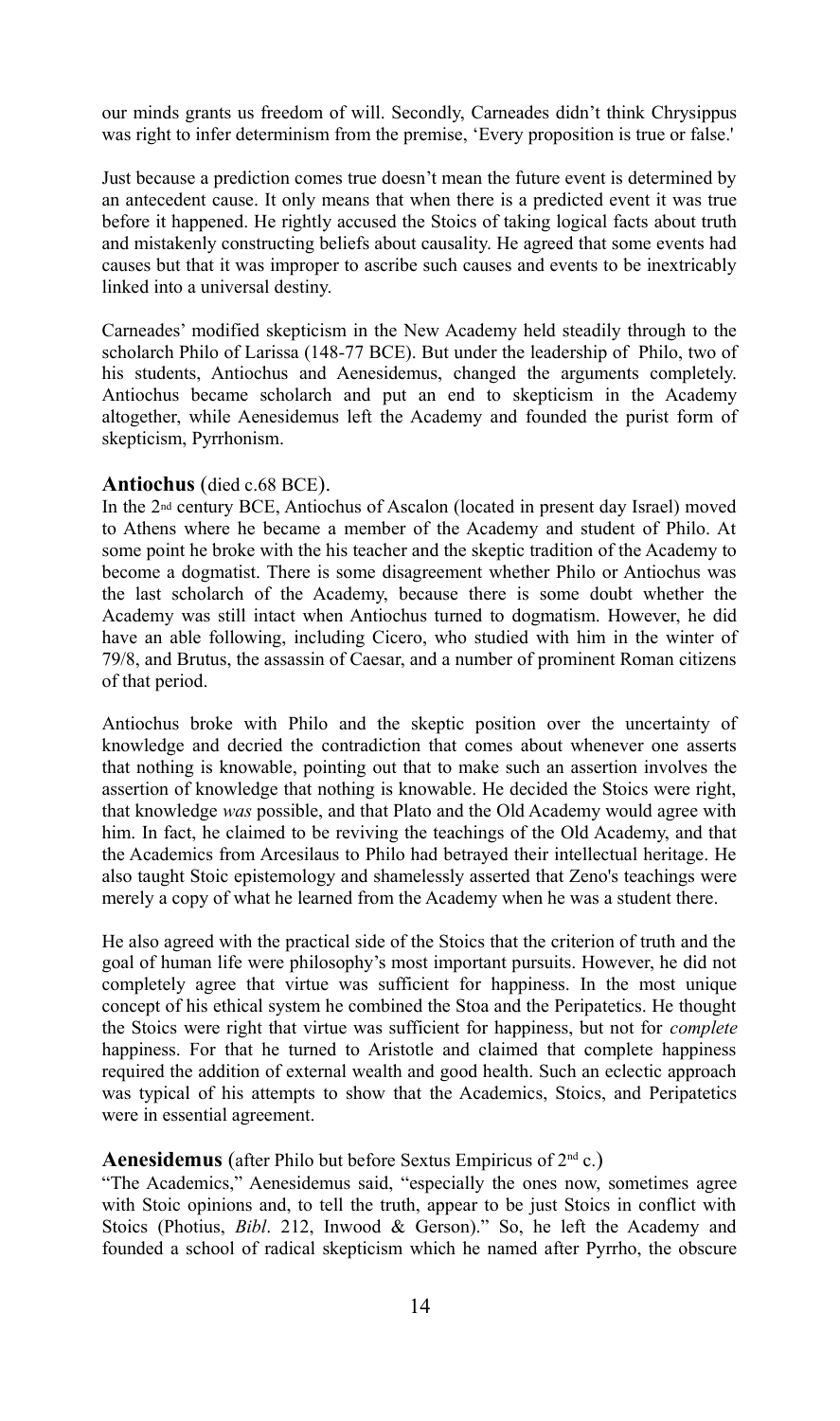philosopher, long dead, who had never been associated with the Academy. The Pyrrhoneans, as they became known, to this day have had one of the greatest influences on philosophy in history. And although Aenesidemus is credited with writing eight books of Pyrrhonean discourses, the *Pyrrhoneia*, none of them have survived except in the extraordinary memory of a Byzantine patriarch by the name of Photius, who didn't think very highly of them because they undermined Christian dogma. However, he does give a good account of the essence of Aenesidemus' work:

> *The whole purpose of the work is to establish securely that nothing can be securely grasped, neither by means of the senses nor even by means of thought. Therefore, neither the Pyrrhonists nor the others know the truth in things; and those philosophizing according to another system, besides being ignorant of other things, are also unaware that they weary themselves and spend their time in continual agonies for nothing; they are ignorant of this very fact, that they have actually grasped nothing of what they believe they have grasped.*

> *As for him who philosophizes according to Pyrrho, besides being happy in other respects, he is wise in knowing above all that nothing has been grasped securely by himself. And as to whatever he does know, he is clever enough to assent no more to the affirmation [of these things] than to their denial....Generally, the Pyrrhonist determines nothing, not even this, namely, that he determines nothing* (Photius, Bibl. 212, 169b, Inwood & Gerson).

According to dogmatists things are either self-evident or non evident. Things that are self-evident come to our knowledge of themselves (e.g., that it is day). Of the things that are non evident there are three kinds. The first is absolutely non evident (e.g., all of the stars add up to an even or odd number), but these are not considered, because nothing can be said of them. The other two are the temporarily non evident and the naturally non evident. The temporarily non evident are things that are visible but not visible at the moment due to temporary circumstances, such as knowing that I have a bag of apples in the refrigerator even though I can't see them at the moment. The naturally non evident are things that are not visible but are apprehended by signs, such as knowing that because sweat appears on the surface of the skin the body must have pores.

Aenesidemus altered the argument of evidence by the dogmatists to be of only two kinds: recollective or indicative. A recollective sign is based upon those experiences which can be associated with another experience, such as a scar that reminds us of a wound we received or smoke that reminds us of fire. The indicative sign is what the dogmatist would call a naturally non evident sign and is an experience that is associated with something never experienced, such as the movement of life as indication of a soul. Aenesidemus thought we can have reasonably firm beliefs regarding recollective signs, because any error can be checked and eliminated if the sign or experience was remembered incorrectly.

**Here's the important point:** the Pyrrhonean accepts recollective signs as essential for negotiating through life in our familiar world, but does not accept indicative signs because they require speculation and deal with things that are by their very nature unknown and perpetually in doubt. The only way to approach the indicative sign is with *epoche*, suspension of judgment.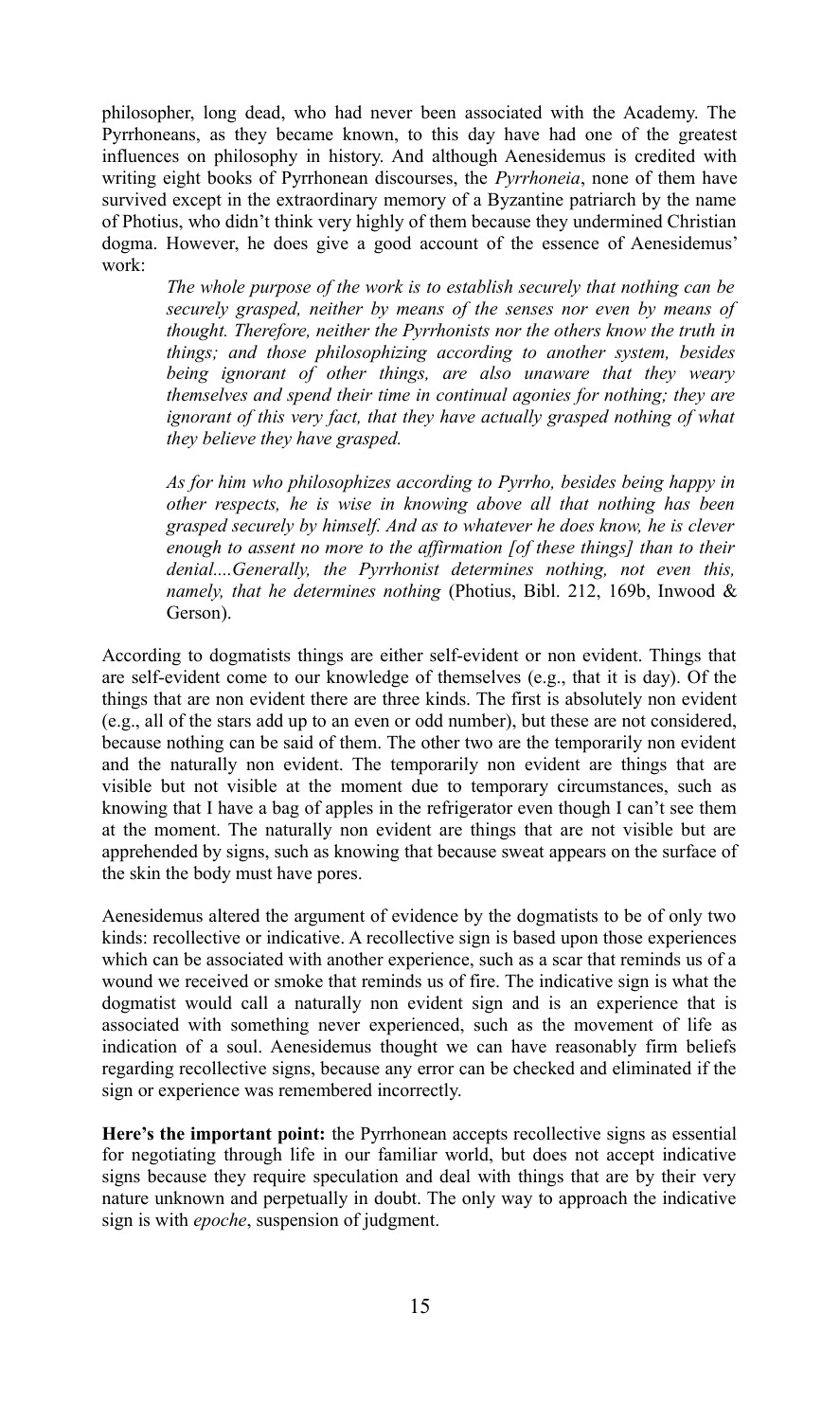#### **Aenesidemus and Heraclitus**.

Sextus Empiricus criticized Aenesidemus for saying, "All roads lead to Heraclitus." Academicians today take three positions on Aenesidemus' statement: 1) it is meaningless and irrelevant (Stough), 2) it was made while he was in the process of converting from the Academy to Pyrrhonism (Rist), and 3) Aenesidemus left Pyrrhonism in the end and became a Heraclitean (Groarke). It does seem odd that he would become a Heraclitean after the pure form of skepticism he endorsed and taught, and Rist may be right.

Rist thinks the criticism of Sextus may have been referring to a period between Aenesidemus' skepticism at the Academy and breaking away to found the school of Pyrrhonism. His thesis begins by noting that skeptics assert the *appearance* of opposite attributes while Heracliteans assert the *reality* of opposite attributes, which leads him to suggest the following possible conclusions:

- 1. Aenesidemus broke with the Academy because of Philo and Antiochus' move towards Stoic dogma.
- 2. Aenesidemus first aligned himself with his teacher Philo in searching for the true reality of objects behind the information we get from our senses.
- 3. His skeptical education led him to embrace the Heraclitean notion of a continuum of opposites in every object. This was the Heraclitean period to which Sextus was referring.
- 4. Finally, he comes to reject the possibility of ever knowing the real object lying behind our sensory impressions, and just by knowing that it has opposite characteristics doesn't give us any certainty about its underlying nature. So, *epoche*, we must suspend judgment.

In an attempt to attain some certainty on the matter, I wrote an e-mail to Professor Groarke, Dean of the Brantford Campus of Wilfed Laurier University in Canada. He had referenced his assertion that Aenesidemus ended his philosophical career as a Heraclitean with the usual Sextus material, plus a couple of passages from the early Christian apologist, Tertullian *(De Anima* 9.5, 14.5).

Professor Groarke answered, "From my point of view, I don't find the Heraclitean/Pyrrhonean parts of Aenesidemus' career all that strange. If you believe, as I do, that the essence of scepticism is its emphasis on equal but opposing points of view, then it is not so surprising that someone would jump from this to the conclusion that opposites are the essence of the world (i.e. Heraclitus!)."

And so it goes. If Aenesidemus created Pyrrhonism, then abandoned his creation and became a Heraclitean, as the only ancient references to this fact suggest, a good explanation of his reasons have not be found. However, there is one ancient writer who never left matters unclear, Sextus Empiricus, the great codifier of skepticism, whose works were preserved and became the cornerstone and primary resource for all subsequent knowledge we have of skeptical thought that predated him in the Hellenistic period.

# **Pyrrho Codified**

#### **Sextus Empiricus** (2nd-3rd century, CE)

According to Sextus, we come to Pyrrhonism by accident, looking for answers in philosophy and finding only arguments. This profoundly valuable insight he stated in this quote: "Men of natural ability are disturbed because of the inconsistency in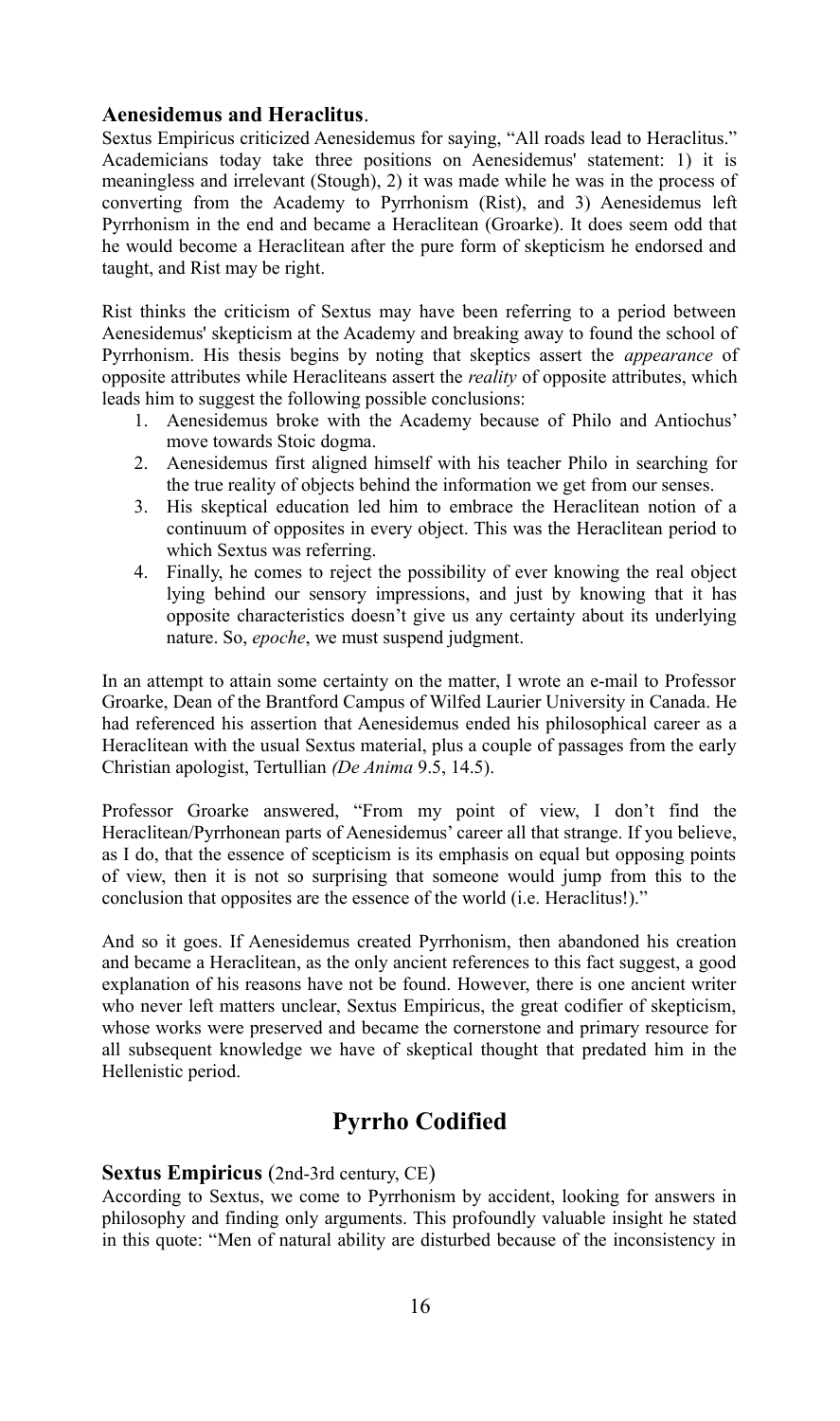things, and being doubtful which of the alternatives they should assent to, they came to inquire into what is true and what is false in things in order that from a resolution of their doubts they would attain freedom from disturbance. The main principle of the skeptical system is that for every argument another argument of equal [weight] is opposed. As a result of this we seem to arrive at a cessation of dogmatism (*PH* I 12, Inwood & Gerson)."

We know very little about Sextus Empiricus except that he was a Greek physician who appears to have been the head of a Skeptic school in Athens, Rome, or Alexandria and who wrote his first book, the *Outlines of Pyrrhonism*, as a detailed account of Greek skepticism based chiefly on the teachings of Aenesidemus. He next wrote a series of books attacking the various schools of the dogmatists from the skeptical perspective. Because so much of his work argued in detail against philosophies of the Epicureans, Stoics, Peripatetics, and other dogmatists, much of what we know of these schools comes to us from Sextus.

According to him, there are three kinds of philosophers: the dogmatists (e.g. Stoics) who believe they know the truth, the negative dogmatists (the Academics) who believe that the truth cannot be known, and the skeptics who believe the truth has not been discovered but continue to investigate anyway because they believe it may become known.

Sextus asserts that the Pyrrhonists are the true skeptics because only they are free from dogma. "When we say that the skeptic does not dogmatize we are using the term 'dogma' in the sense according to which, as some say, dogma is the assent to something non-evident investigated by the sciences, for a Pyrrhonist never assents to anything non-evident (ibid*.* I 13)." He later explains the goal of one who does not dogmatize as one who acquires the Zen-like state of freedom from disturbance by giving up the struggle:

*We say most definitely that the goal of the skeptic is the freedom from disturbance with respect to matters of belief and also moderate states with respect to things that are matters of compulsion. For the skeptic, having begun to philosophize in order to judge presentations and to try to grasp certain things as true or false so that he could attain freedom from disturbance, tripped up on the equal weight of incompatible [claims]; thereupon, not being able to make a judgment, he suspended judgment.... Being in this suspensive state, freedom from disturbance followed fortuitously, as a shadow follows a body.* (ibid. I 25, 26, 29)

Sextus defines a skeptic as one who has the ability to place any appearance of the senses or judgment of reason into antithesis. Then, because the thesis and antithesis are equally balanced the skeptic must suspend judgment (*epoche*), and this suspension of judgment is followed by freedom from disturbance (*ataraxia*) "as a shadow follows a body." The following modes are attributed to Aenesidemus by Sextus as ways of argument by which the skeptic may place any appearance or judgment in antithesis.

#### The Ten Modes of Aenesidemus

1. Differences among species. There are great differences in the feelings and perceptions between all living species. What does the world look like to an eagle, a honey bee, a shark? What does touch feel like to the shell of a crab, the feather of a bird, or the flesh of a worm? Why do dogs eat cat excrement with relish while humans find it repulsive? Which perception of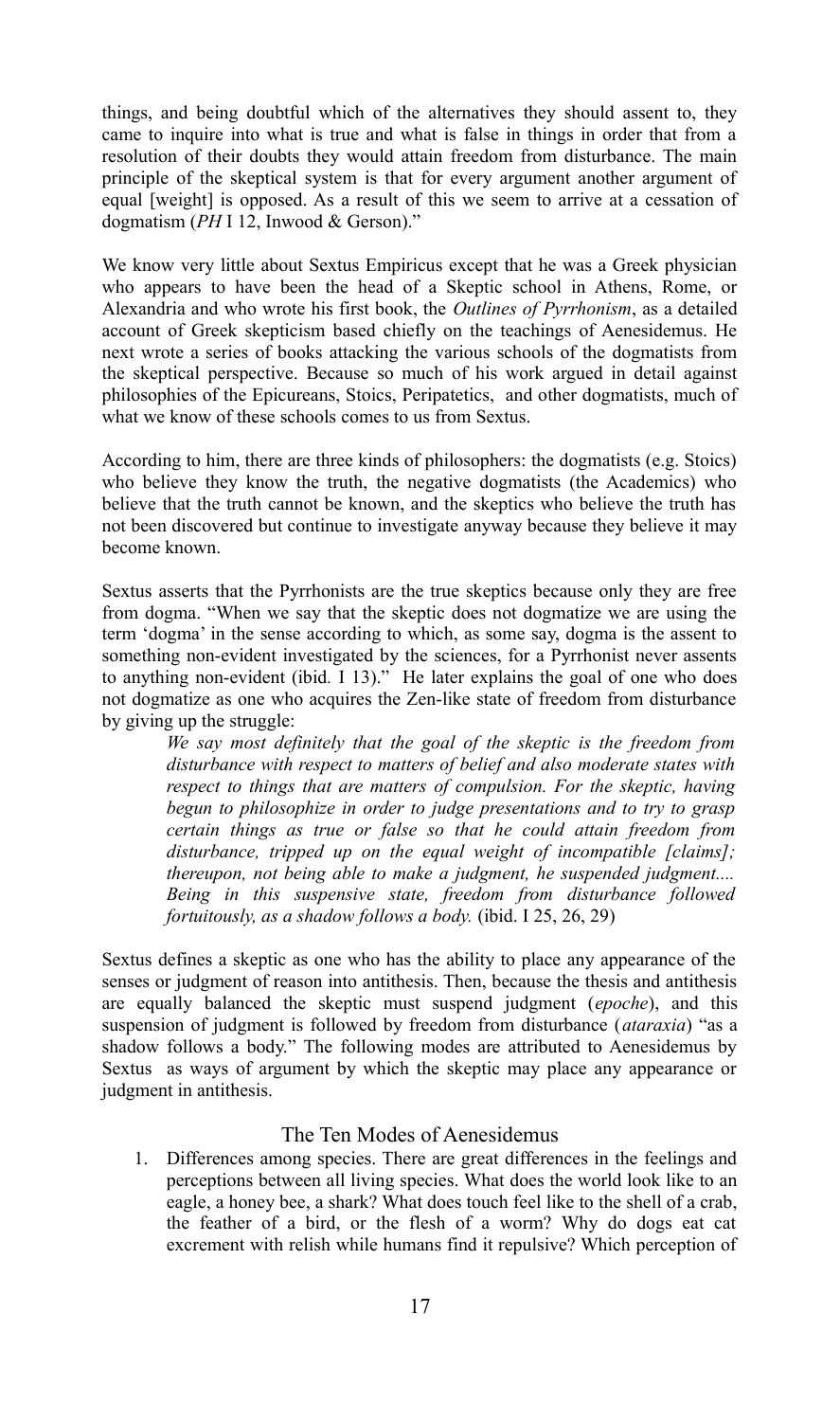the world among the many species is the true perception?

- 2. Differences within species. Speaking for the human species, not only are there vast differences in intellect between on person and another, but even among those of approximately the same level of intellect, high or low, there is a long history of disagreement about the nature of the world. Just one of hundreds or thousands of examples: Plato thought time was generated, or came into existence; Aristotle thought time was not generated and did not come into existence. Who is right and how can we know which of the two great intellects of antiquity perceive the true nature of our world?
- 3. Differences in the sense. Even the senses of the same person differ. One sense gives one perception, while another sense gives entirely different information about objects in our environment. Two examples: perfume smells sweet to the nose but tastes bitter to the tongue; fire is hypnotically beautiful to the eye but burns the body when touched.
- 4. Differences among states, either natural or unnatural. The physical, emotional, or mental state of an individual makes different impressions. While suffering from fever even light clothing can feel uncomfortable; to an angry person an act of vengeance can bring great satisfaction, while to a happy person the same act can be repulsive and sad; people who are delirious or hallucinating can see and hear things that don't exist to a person in a so-called normal state.
- 5. Positions, distances, places. The moon appears much larger on the horizon than when it is high in the sky, and yet it is exactly the same size; a light that is dim in the daytime is bright at night; an oar in water appears bent; and, a ball appears flat far away, while up close it appears round.
- 6. Admixture. No object ever appears alone but is perceived together with some other object or objects; a noise emitted in a swamp will sound different from the same sound at a high altitude; air feels hotter or colder depending on the humidity and the amount of wind that carries it. Nothing is ever perceived by itself alone, so we are unable to know what a thing is in and of itself.
- 7. Quantity and proportion. Our perception of a thing can be dependent upon its quantity or proportion. A little wine is strengthening while a lot of wine is weakening; a grain of sand can appear rough while a heap of sand can appear smooth. Wine of itself is neither weakening nor strengthening, and sand of itself is neither rough nor smooth.
- 8. Relativity of all things. There is always a relationship between the perceiver and what is being perceived. A blow struck from the front is less dangerous than one struck from behind; a waterbird may be lovely and charming to our sight but frightening and monstrous to the sight of a minnow swimming between its legs; one who kills many in battle is a hero while killing even one person in peacetime makes the killer a villain.
- 9. Frequency of occurrence. A thing that is rare may appear more valuable and beautiful, and therefore more desirable than a thing that is common. A clear blue sky will be more remarkable to an Englishman than to an Arab, just as a rain shower will be more remarkable to an Arab than to an Englishman. If only a rich man has lots of gold, then it is rare and precious; if everyone has lots of gold than it is deemed of little value.
- 10. Cultural differences. Customs, laws, and dogmatic beliefs make one practice acceptable in one country and scandalous, even horrible in another, suggesting that such practices in and of themselves are neither right or wrong.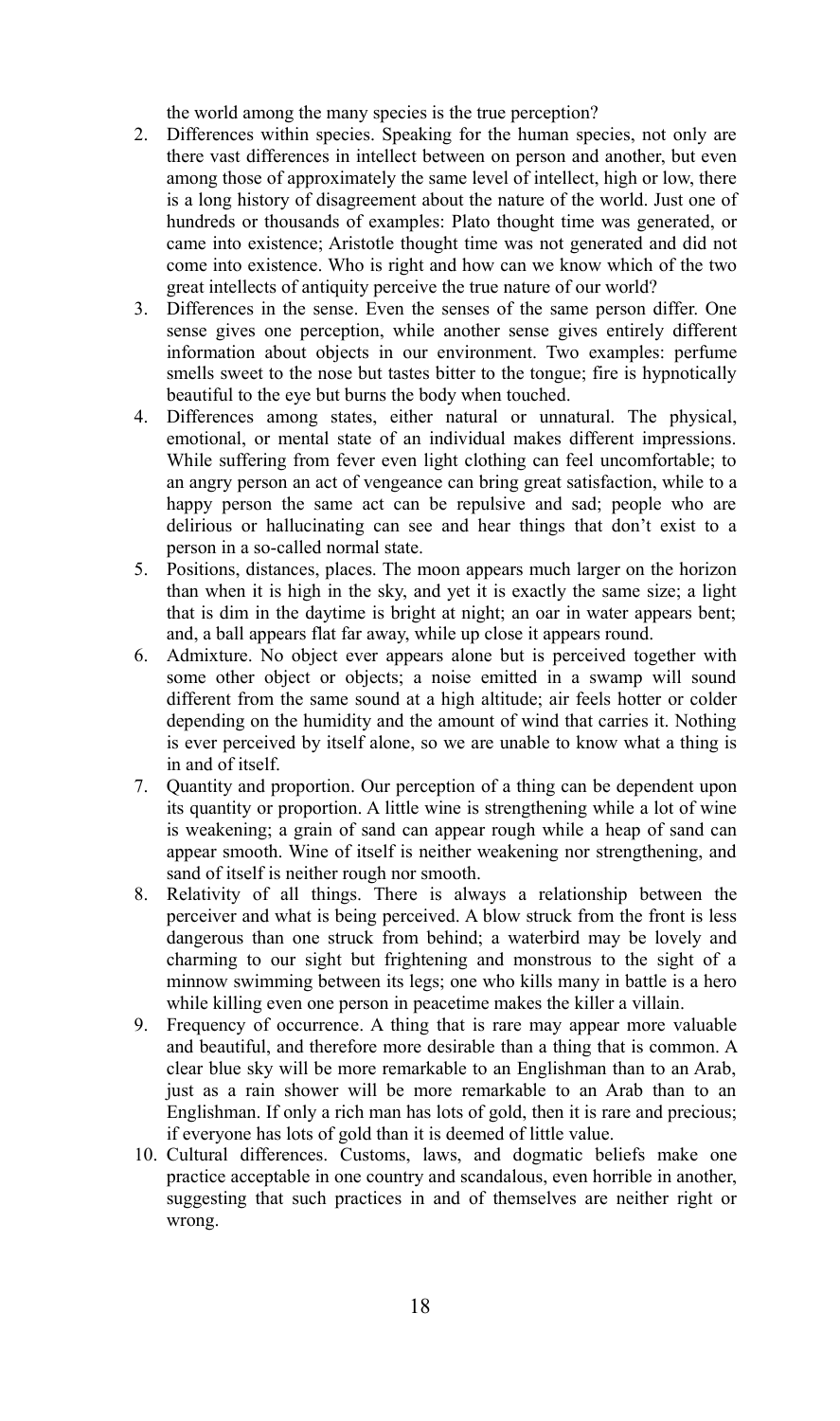#### The Five Modes of Agrippa

Nothing is known about the life of Agrippa other than he followed Aenesidemus and lived before Sextus Empiricus. Sextus includes these five modes attributed to Agrippa which more clearly focus on the epistemological issues of the ten modes of Aenesidemus listed above. According to Sextus, Agrippa's five modes of argument are:

- 1. Disagreement. There is endless disagreement on all subjects among philosophers and non-philosophers alike, which is as true today as it has been throughout history.
- 2. Regress ad infinitum. Whenever a proof is requested for any claim that is made, one must then request proof for the validity of that proof, the proof for the proof of the proof – ad infinitum.
- 3. Relativity. All things are relative to the subjective nature of the one who is judging and to the mental constructs and concepts he, she, or it is using to make such a judgment.
- 4. Hypothesis. There is no such thing as an acceptable hypothesis to the skeptic, because nothing is assumed or taken for granted.
- 5. Circular reasoning. When the senses are used to prove the veracity of sense impressions, the skeptic must reject such arguments as circular and therefore invalid.

#### The Two Modes of Sextus Empiricus

All of the modes above are reduced even further by Sextus to two basic modes in his *Outlines of Pyrrhonism* (1.178-9) where he argues that everything that can be apprehended as true must be either be:

- 1. Apprehended through itself, in which case there is interminable disagreement among the philosophers; or,
- 2. Apprehended by a proof, in which case there is an infinite regress of searching for proofs to prove the proof of the proof of the proof, and so on to infinity.

#### The Pyrrhonean motto: *ou mallon*

*Ou mallon* literally means "no more." The motto of the Pyrrhonean skeptic was, according to Timon, used by Pyrrho himself to determine no more this than that, and thereby achieve peace of mind. In modern usage it means that things no more seem one way than another. In the beginning, a person comes to philosophy because s/he is disturbed by inconsistencies and contradictions discovered in our familiar world. These inconsistencies and contradictions causing the disturbance are, according to skeptic philosophers, the chief cause of unhappiness. When, in the course of investigating philosophical systems to alleviate the unhappy disturbance, if this person comes to skepticism, the modes above will show that there is a ready argument by which any appearance of the senses or judgment of reason can be placed into antithesis.

When this is accomplished it becomes apparent that every appearance or judgment is poised between two equally plausible beliefs, *ou mallon:* no more is than is not. In this state of equilibrium, which is one of epistemic neutrality, the person realizes that s/he is unable to resolve any differences, and in such a state s/he must acquiesce to a suspension of judgment (*epoche*). When one has achieved *epoche*, then freedom from disturbance (*ataraxia*) follows as the shadow follows a body. With the achievement of *ataraxia* one has achieved the highest human goal: happiness, *eudaimonia*.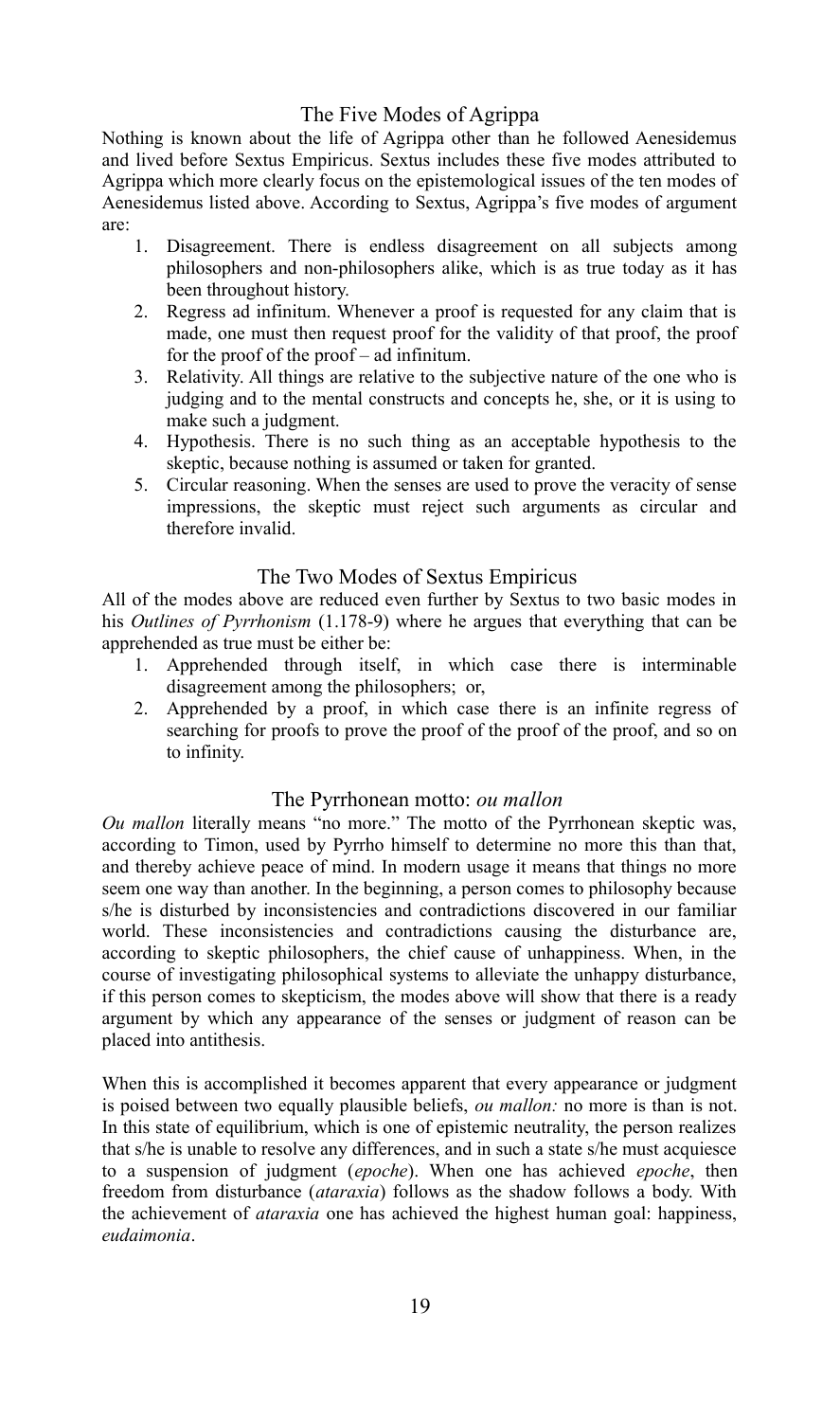#### The Skeptic's Criteria

The dogmatists accused skeptics of being incapable of any action or inquiry if all their judgments were suspended. To this, the skeptics had ready their own criteria, not of truth, but of how one can live in the tranquility of *ataraxia* and still make one's way in the world.

- 1. Appearance. Timon was the first to say that appearance is king wherever it goes. Skeptics do not deny the sensory perception of appearances and will act accordingly. What they do deny is any certain knowledge of things in themselves, or what the phenomena represents beneath its appearance.
- 2. Recollective and Indicative Signs. Aenesidemus was the first to point out the difference between recollective and indicative signs and which one the skeptic would chose to honor. The recollective sign is *temporarily non evident*, a sign which has been associated in our observation with the thing signified which remains hidden (e.g., smoke is a recollection of fire). The indicative sign is *naturally non evident*, a sign which signifies its subject by its own nature and constitution (e.g., bodily movements as indication of a soul). Aenesidemus said that recollective *not* indicative sign is the proper subject of philosophy.

#### The Four Guides of Life

With suspension of judgment towards any appearance of the senses or judgment of reason, one needn't be inactive but may follow Timon's example and find happiness and success among the phenomena of appearances. While engaged in the action of our world, a Pyrrhonean is guided by four realms of life.

- 1. Guidance of Nature. Nature gives us our primary guidance by the sensory apparatus and rational thought peculiar to our species.
- 2. Compulsion of Feeling. We are compelled by feelings of hunger and thirst and needs of safety to procure food and drink and defend ourselves, et cetera.
- 3. Tradition and Custom. Sextus accepts piety as good and impiety as evil, which does not require one to believe in God or go to church in order to take responsibility for the care of your children and parents according to the tradition and custom of your culture.
- 4. Vocational Arts. One fills one's time by learning the arts and crafts of a profession or activity that develops our interests according to our innate talent(s).

#### The Final Argument

Although Pyrrhonean skeptics make a point of being open to the consideration of any argument, one may be allowed some doubt when considering the ultimate or final argument of Sextus Empiricus. He said that a skeptic would not be required to agree to an argument even if he could find no fault with it. "When someone propounds to us a theory which we are unable to refute, we say to him in reply 'Just as, before the birth of the founder of the School to which you belong, the theory it holds was not as yet apparent as a sound theory...so likewise it is possible that the opposite theory to that which you now propound is...not yet apparent to us, so that we ought not as yet yield assent to this theory which at the moment seems to be valid' (PH 1.33-34, Bury)."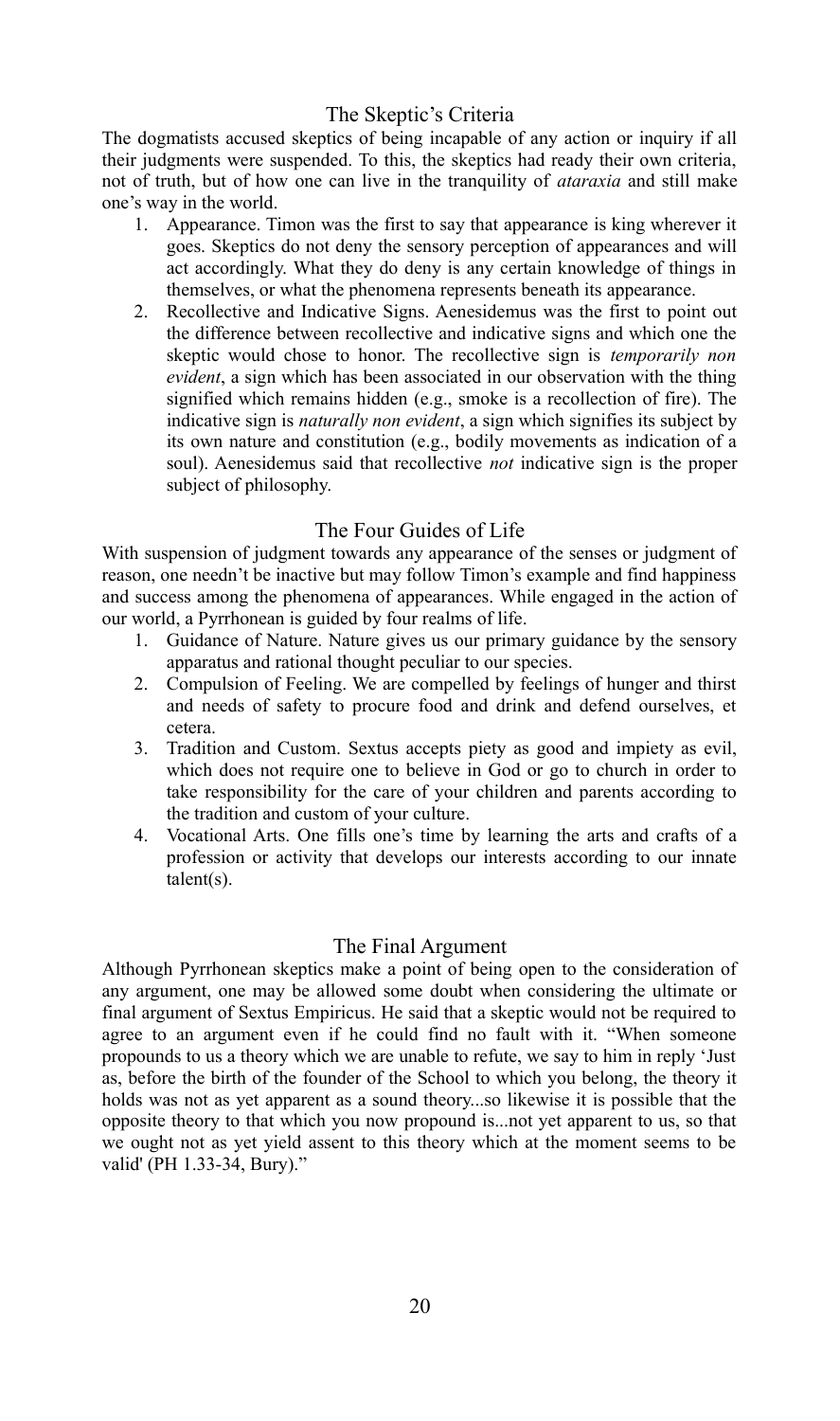### **Modern Pyrrhoneans**

#### **Michel de Montaigne** (1533-1592)

At about the age of forty, the great French essayist and good Catholic Michael Montaigne went through a personal crisis of belief after reading the recently translated works of Sextus Empiricus. He went so far as to carve skeptical concepts on the rafters of his study to preserve and display constant reminders of his newly found reasons for doubt. Montaigne was convinced that the rational thought of humans was nothing special and that the behavior our species, when compared to the natural instincts of other animals, often proved to be inferior. Our use of the socalled rational faculties results in so many cultivated desires that we almost entirely lose track of the natural ones. Misanthropic at moments, Montaigne decried the folly of our species with comments such as: "we are the only animal that covers himself – or has reason to; we are the only animal that is offended at the defects of our fellow creatures; and, if we really wish to be wise we should look to the other animals and know that compared to them we are vain, immoral, pretentious, and stupid."

He also concluded that Pyrrhonean skepticism was instructive for the religions of the world. In the first place, the only reason we are ready to fight and die for our religious beliefs is purely an accident of birth. Christians are Christians because they were born into a Christian home. The same is true for Muslims and Hindus. There are no reasons of the rational mind that can prove one religion is superior to another. Only by emptying the mind, by creating a *tabula rasa* (blank slate) towards our beliefs can we practice our faith properly. Fideism. With the empty mind of the Pyrrhonean, God can imprint anything he chooses, if he chooses to do so. If the mind is cluttered with a lot of dogma, one can neither prove nor disprove the true principles of divinity even if they were made known. Until then, we should do as the Pyrrhoneans advise: follow the guidance of Nature, the compulsion of feeling, honor the traditions and laws, and the arts and crafts of our vocations. With such practices pursued without dogma, we can live in peace with ourselves and our fellow creatures.

Montaigne's skepticism is taken from classical Pyrrhonism, which he believed was the state of rational achievement most compatible with religion. Historically, the term *fideism* designates the Christian doctrine of an exclusive reliance on faith with a rejection of the so-called proofs of science or reason. Fideism undermined the intellectual efforts the Catholic church had been building for centuries by completely separating knowledge and faith. As a movement within the church its origins can be found in pre-scholasticism and renewed again and again by later scholastics such as Duns Scotus, et al. It was commonly found in humanistic writings in an alignment with classical skepticism by the mid-16th century. When Montaigne incorporated it into his life and works is unclear, but he may have begun as the college student of a Paduan fideist. Montaigne's version of fideism is clearly that of the piety of a philosopher, not that of the theologian, and the object of his belief was closer to a reverence for Nature than obedient subservience to an Old Testament God.

Montaigne's essays were and still are of considerable interest in the literate world. His Pyrrhonean skepticism was known to be of great influence to later philosophers, such as Francis Bacon, Descartes, and Pascal. In the *Apology for Raimond Sebond* (p. 501), Montaigne said, "If we can imagine a perpetual confession of ignorance, a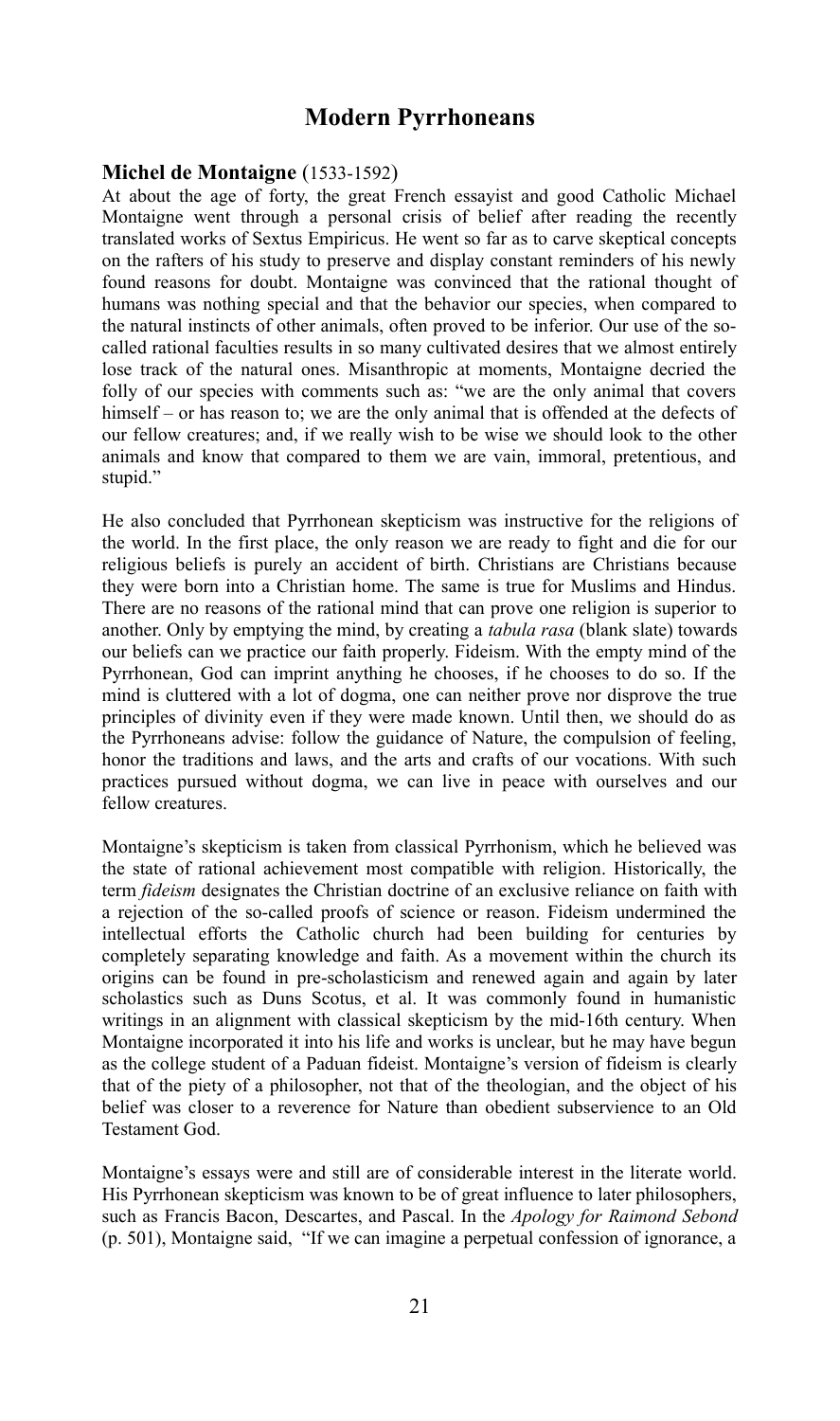judgment without bias or leaning, upon any occasion whatever, we can have a conception of Pyrrhonism." For more than 400 years, scholars have argued whether his Pyrrhonism was used to bolster the cause of Catholicism in the bloody wars of the Protestant Reformation (e.g., if one has no certainty, then follow tradition), or if his intent was to undermine all religious belief in general. There are also those who suggest neither, and that all he really wanted was to point out the folly of our violent wars of dogma when we should be living in peace. Regarding fideism, the Papal Bull, *Unigenitus* of 1713, expressly rejected it.

#### **David Hume** (1711-1776)

Despite a strict Calvinist Protestant upbringing, the Scottish philosopher David Hume would live to become widely regarded as the "new Pyrrho" of his day. As a young man, his reputation as a skeptic and antagonist towards religious authority dashed his efforts to get a teaching position at the University of Edinburgh, but fortunately he had an inheritance that allowed him to continue to study, travel, and write.

Before he was thirty he published his first major work, *A Treatise of Human Nature*  $(1739-40)$ , largely ignored until the  $20<sup>th</sup>$  century when it was finally recognized as a masterpiece. Later, the first book of the *Treatise* became the more popular work *An Inquiry Concerning Human Understanding*. In it, according to Hume, there are essentially two objects of human reason, only two, and all our reasoning falls into one of the two following categories:

- 1. Relation of Ideas, which include all relationships of one thing to another in the realm of numbers, such as arithmetic, geometry, and algebra. These relations are certain and take such forms as 2+3=5.
- 2. Matters of Fact, which includes everything else. All reasoning based upon the relation between cause and effect are matters of fact and arise not from reason itself, but from experience and custom, the foundation of belief.

Hume has little to say about relation of ideas. It's easy to confuse the two categories, because we often intuitively think of the realm of numbers as matters of fact. But all humans think about when not thinking about numbers are matters of fact, and these matters are only beliefs. This is Hume's primary and considerable contribution to the world of philosophy. Again, *matters of fact arise not from reason itself but from experience and custom, the foundation of belief*.

Hume defines perception as whatever is in the mind  $-$  as provided by senses, emotions, or thought. He further divides perception into two types: (1) Impressions, which are any perceptions that are *present*; and (2) Ideas, which are any perceptions that are *not present*. When perceptions are present (impressions), they are strongly felt. All perceptions that are ideas are *derived* from impressions and are weakly felt.

Then, in *An Inquiry,* we come to Hume's famous example of what he considers the perfect illustration of cause and effect: "Here is a billiard ball lying on the table, and another ball moving toward it with rapidity. They strike; and the ball which was formerly at rest now acquires a motion. This is as perfect an instance of the relation of cause and effect as any we know either by sensation or reflection."

He then identifies three circumstances for cause and effect to take place:

- 1. *Contiguity* in time and place of cause to effect.
- 2. *Priority* in time for a cause to the effect
- 3. *Constant conjunction* between the cause and the effect in that some object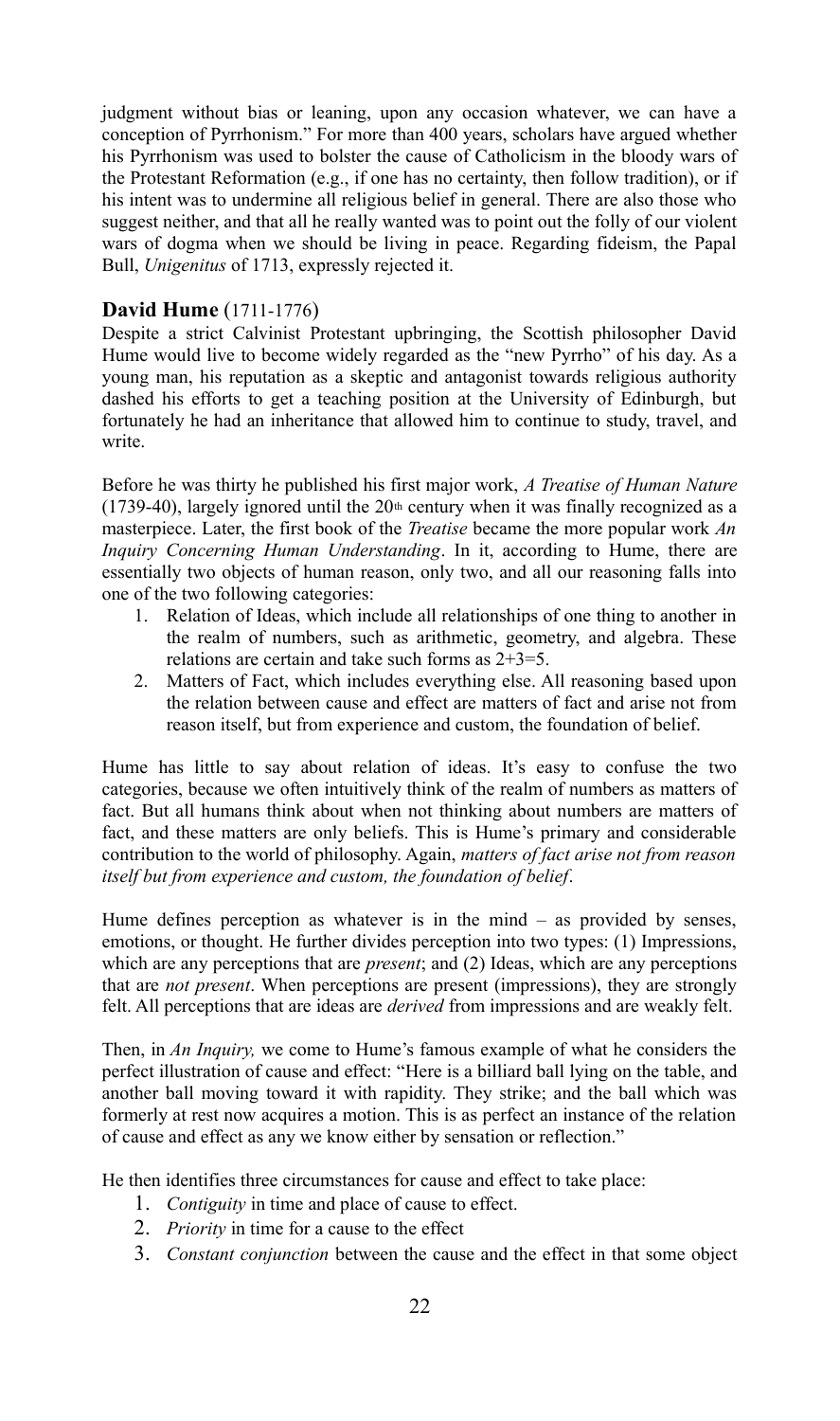of the cause (motion in the first ball) produces that same object in the effect (motion in the second ball).

What we know, then, is that the cause and the effect must be together in the same place and at the same time, the cause must occur in time prior to the effect, and there is a continuation of some object of the cause *into* the effect. In the case of billiard balls, motion is the *object* that continues from the first ball, the moving ball, into the second ball, the stationary ball, causing the stationary ball to continue the movement.

At this point, Hume has the insight for which his contribution as a philosopher is secured. The human mind does not *reason* what takes place in the relationship of cause to effect; it is based entirely upon *experience* or custom. If normally functioning persons see the cause and effect of moving billiard balls, or any other example one can imagine, reason does not tell them what effect a moving ball has on a stationary ball. We only know that the stationary ball is going to move after it is struck by the moving ball, *because we have seen or experienced this event happening time and again*. Based on this experience, or experiences similar to this, we *expect* the second ball to move when struck. We can even see it happening in our mind's eye. And, in our anticipation of movement in the second ball, we even come to *believe* it will happen as soon as it is struck:

> *It is not anything that reason sees in the cause which makes us infer the effect....all reasoning concerning cause and effect are founded on experience, and that all reasonings from experience are founded on the supposition that the course of nature will continue uniformly the same. We conclude that like causes, in like circumstances, will always produce like effects....It is not, therefore, reason which is the guide of life, but custom. That alone determines the mind in all instances to suppose the future conformable to the past.*

This, then, is Hume's origin of belief: When we see a moving ball about to strike a stationary ball the mind anticipates the customary effect. In our mind's eye we can *see* the motion of the second ball even before it is struck by the first. We *believe* in the motion of that second ball even before it begins to move, and the experiences we have had with cause and effect is the guide of life and the source of all our beliefs. What he has shown is all objects of the mind, other than Relations of Ideas, are not based upon reason but upon experience leading to belief. We don't have truth; we have belief.

Hume also inspired a continuation of the tradition of Christian skepticism or fideism popularized by Montaigne, Charron, Pascal, and Bayle. Scholars still argue about why he made fideistic comments throughout his writings. Some believe he was attempting to deflect criticism from the Protestant clergy, others believe he was attempting to show his disdain for the foolishness of religious belief, while still others, such as the philosopher Kierkegaard, were inspired in their religious orientation by the "Great Infidel."

However, he may have intended his skeptical fideism to be understood, as Popkins points out in his introduction to *Dialogues Concerning Natural Religion.* Hume ends his essay, "Of the Immortality of the Soul," by noting because we cannot rely on the ability of reason or the senses we must look to Divine revelation for understanding on such matters as immortality. It should be noted that despite such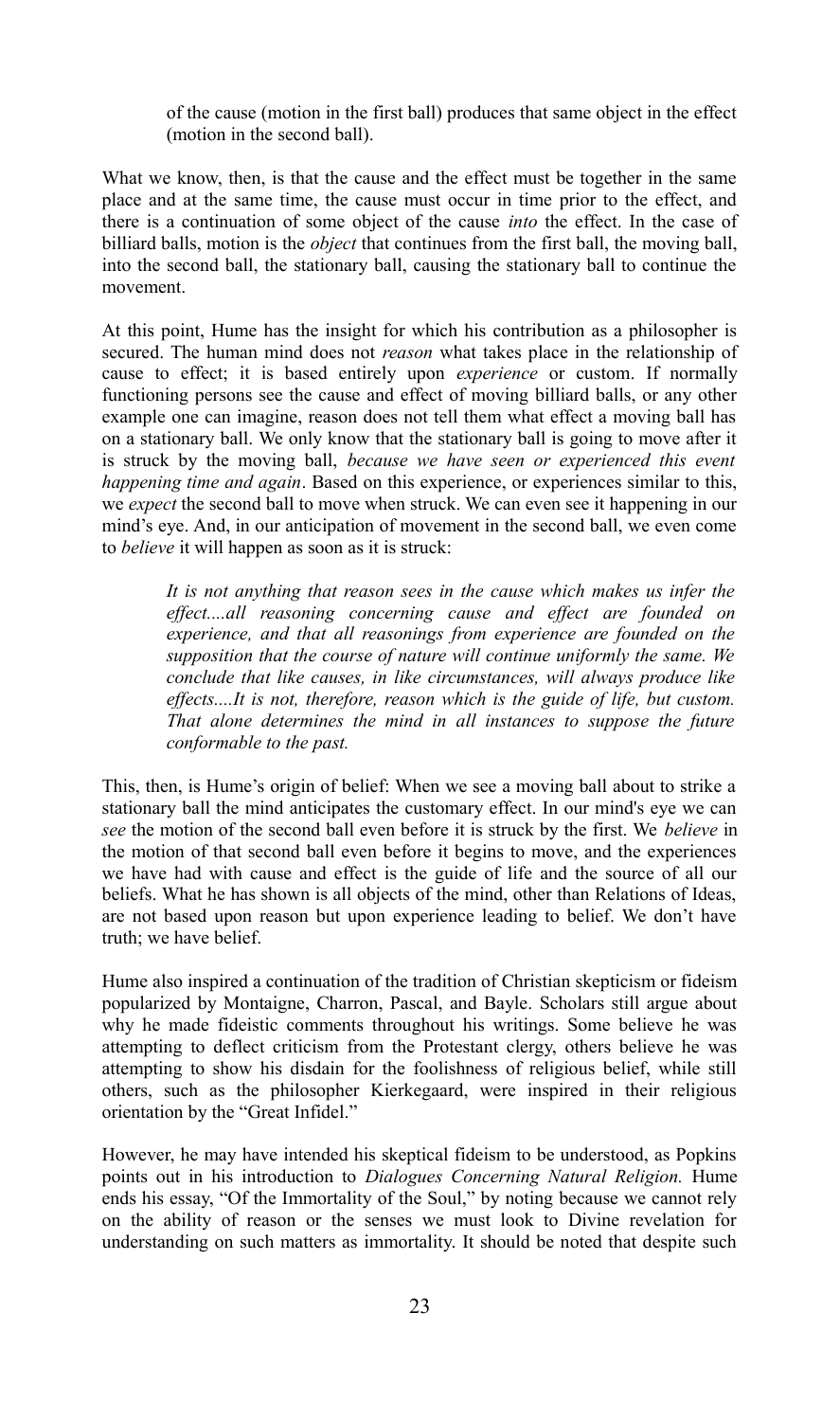comments, Boswell confronted Hume on his deathbed and found him to be a Pyrrhonean skeptic to the end.

#### **Ludwig Wittgenstein** (1889-1951)

Arguably the greatest philosopher of the twentieth century, Wittgenstein was born into a Viennese family of great wealth and social influence. While studying to be an aeronautical engineer, young Ludwig became attracted to philosophy in a class on the philosophy of pure mathematics. So outstanding was his scholarship that he was encouraged to go to Cambridge where he could study logic with Bertrand Russell. While at Cambridge, he developed close friendships with Russell, as well as Moore, Keynes, and Ramsey, and was clearly destined to rise to their intellectual stature. He had considerable powers of concentration and would leave Cambridge for months at a time to work out solutions to philosophical problems while in splendid isolation in Norway.

There are two primary stages in Wittgenstein's philosophical life, which are marked by his greatest publications, *Tractacus logico-pholosophicus* and *Philosophical Investigations*. The logical thoughts of early Wittgenstein are recorded in *Tractacus* (published in 1921), in which he developed a system of logical calculus that purports to find the limits of world, thought, and language. He finished the manuscript in 1920 and believed he had solved all philosophical problems. In *Tractatus* 6.54 he wrote, "My propositions serve as elucidations in the following way: anyone who understands me eventually recognizes them as nonsensical, when he has used them – as steps – to climb up beyond them. (He must, so to speak, throw away the ladder after he has climbed upon it.)."

With all problems solved, and having nothing else to do with philosophy, he gave away a considerable part of his personal fortune and became employed at various times as an architect, teacher, and gardener.

After nine years of this life away from philosophy, he was drawn back to Cambridge as the result of discussions with a group of intellectuals known as the Viennese Circle in their explorations of the philosophy of mathematics and science. While teaching at Cambridge, he wrote his second great work, *Philosophical Investigations* (published posthumously), wherein he turned from the formal logic of *Tractacus* to ordinary language. In this period he rejects dogmatic philosophies, *which included his own earlier work*, and embraced a skeptical attitude towards all pretensions of philosophy.

He believed that dogma existed whenever there was any gap between questions and answers, such that the answers to the questions could only be supplied by further investigations. Instead, he conceived of philosophy not as doctrines but as therapy. *Investigations* proposed looking at language where "the meaning of the word is its use in the language *(PI* 43)." He wrote, "Don't think, look! (*PI* 66)," which does away with investigating the meaning of words in favor of looking to see the context in how the word is used. With such analysis, philosophical problems disappear. And when that happens, the philosopher can stop doing philosophy.

\* \* \* \*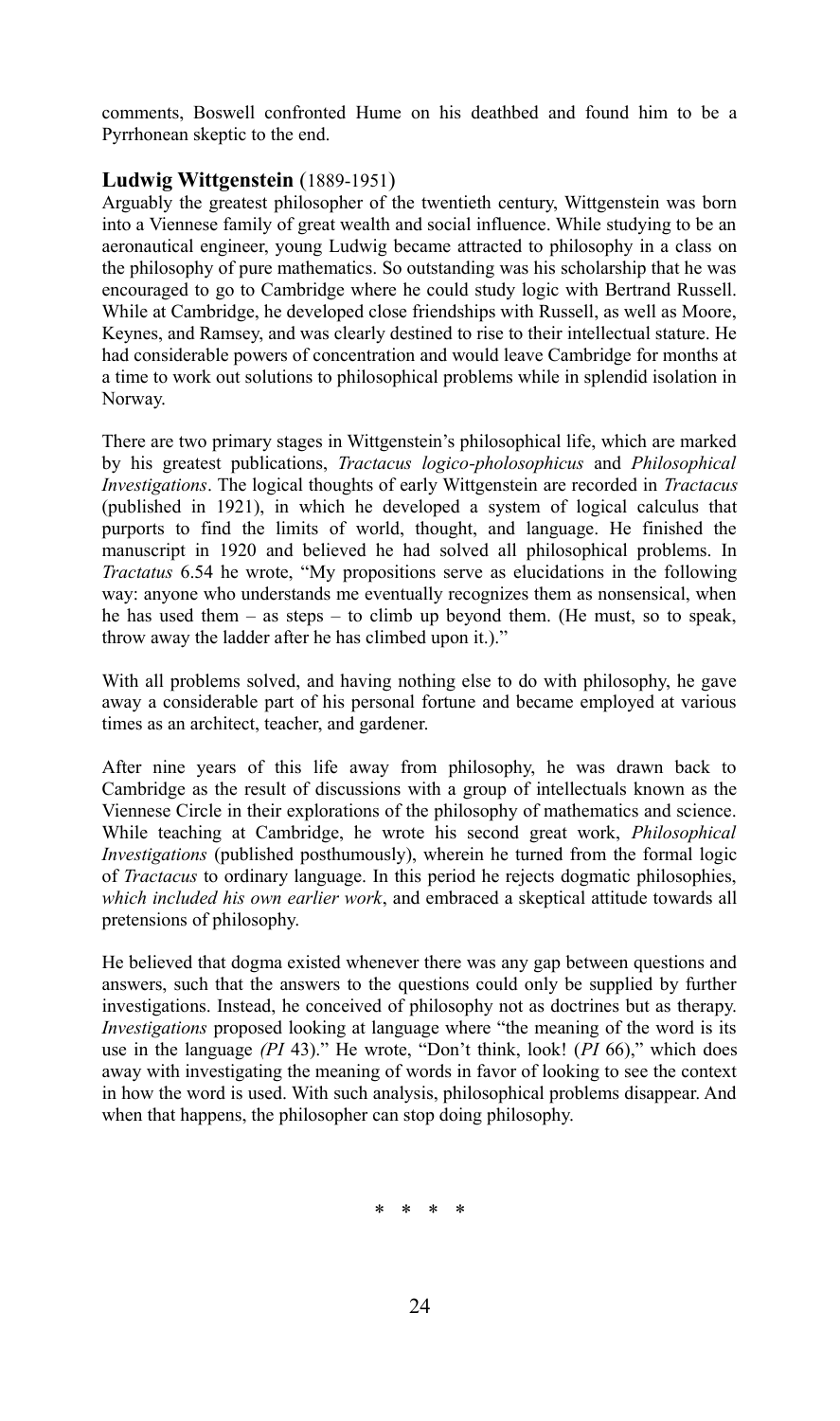#### *ou mallon*

And with that recommendation from Wittgenstein, we will stop doing philosophy for a time and simply enjoy the following quotations. After consideration of where we have been, where we are, and where we are going, it should not be difficult for the enquirer after philosophy to either embrace the skeptical motto of *ou mallon* and stop, or go back to the tried and true dogma of the Stoa. Read slowly. Meditation upon these quotations of the famous as well as the obscure will likely inspire another level of wisdom you can claim as your own.

It's not the real world; it's a world we made up. Oppenheimer (1904-1967)

\*

\*

Man was faced with a universe that was a complete mystery to him. . . . The only way open to him to bring this mysterious universe within his range of understanding and possible manipulation was to explain, as far as it was possible, every natural event in anthropomorphic terms. That is why we find that anthropomorphism is a common trait for all early religions.

Chennakesavan, p. 4.

\* [Biblical] Scripture does not explain things by their secondary causes, but only narrates in the order and style which has most power to move men, and especially uneducated men, to devotion. . . . Its object is not to convince reason, but to attract and lay hold of the imagination.

Spinoza, Ch. 5.

\*

No doubt, myths play an important part in the transmission of religious ideas all over the world. But, due to extraneous considerations and pragmatic advantages if the myth is treated as real . . . therein lies the danger for any religion. That's what has happened to Hinduism.

Chennakesavan, p. vii.

\*

India and Pakistan . . . are now poised to exterminate one another with nuclear weapons simply because they disagree about 'facts' that are every bit as fanciful as the names of Santa's reindeer.

Harris, p. 26.

\*

To reach paradise . . . the [Taoist] adept must pass through three heavenly passes, which are the three gates of the Nine Heavens. Each of these gates is guarded by flying dragons, poisonous beasts, and three thousand giants.

Kohn, p. 209.

\*

If you are born in the Reviving Hell [one of many Tibetan Buddhist "Hot Hells"], you are harmed only by the other beings born there. These hell beings all have weapons in their hands and are attacking and wounding one another. After being wounded, you swoon; it is as though you were killed, but then, from the sky, a voice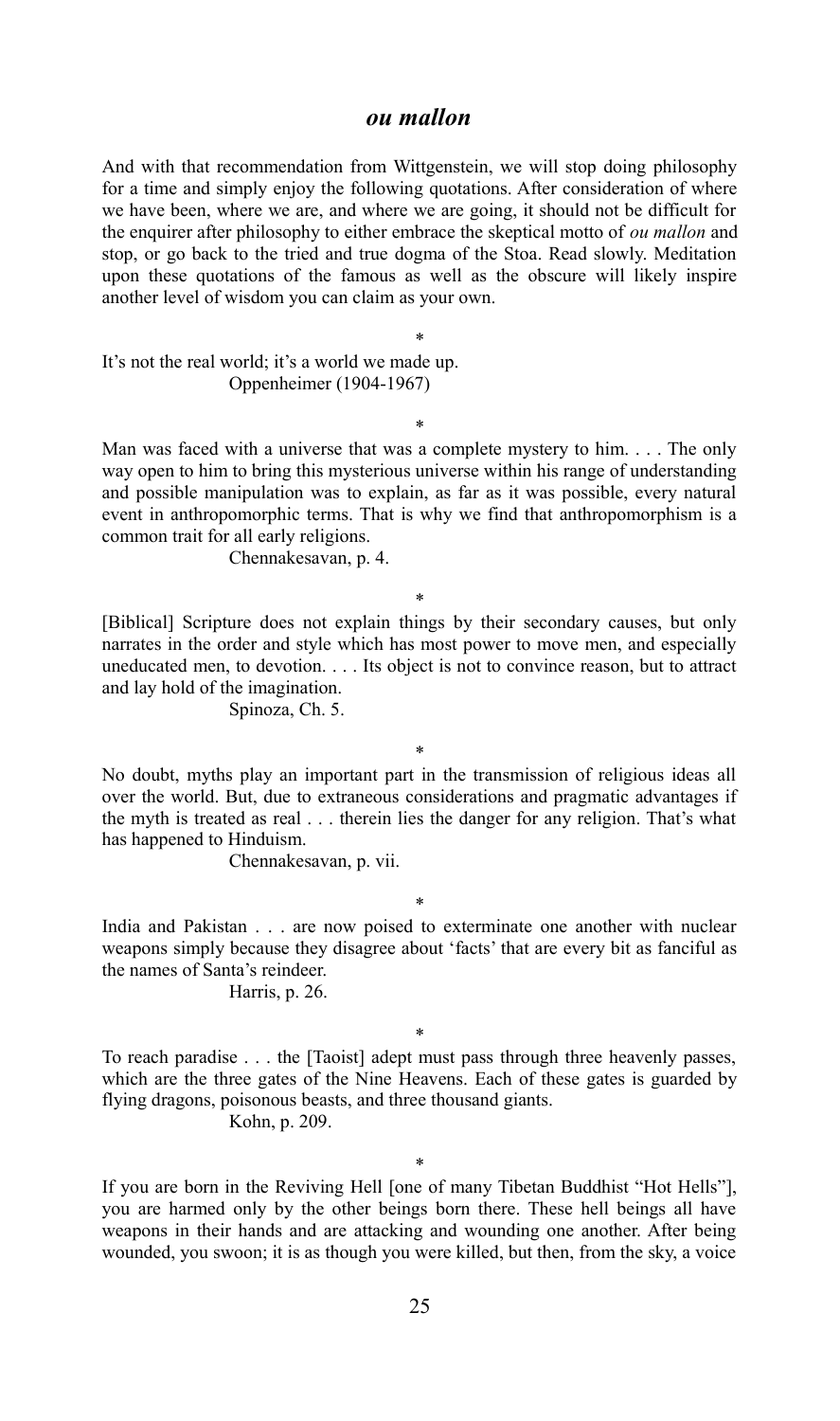says, "Revive," and, as before, all the beings begin attacking and wounding one another again. . . . How many years does a being stay in such a place? If fifty human years were a day, and thirty of these were a month, and twelve of those were a year, five hundred of those years would be a day in this hell, and one would live there 500 years of such days. [My calculation comes to roughly 4,562,500,000 years.] Zahler and Hopkins, p. 26.

\*

Even fundamentalists live by reason except where his faith is concerned. Tell him that eating yogurt will make you invisible and he will ask for evidence. Tell him the Bible is the infallible word of God and he requires none. . . . the Bible and the Koran both contain mountains of life-destroying gibberish.

Harris, pp. 19, 23, 65.

\*

The absolutism of religion has been revealed especially in the notion of cosmic war. . . . A satanic enemy cannot be transformed; it can only be destroyed.

\*

Juergensmeyer, p. 217.

The Lord is a warrior. Exodus 15:3.

\*

To me the opinions of mankind....What strange religions, what ferocious moralities, what slavish fashions, what sham interests! I can explain it all only by saying to myself that intelligence is naturally forthright; it forges ahead; it piles fiction on fiction; and the fact that the dogmatic structure, for the time being, stands and grows, passes for a proof of its rightness.

Santayana, p. 7.

\*

The opinions that are held with passion are always those for which no good ground exist; indeed, the passion is the measure of the holder's lack of rational conviction. Bertrand Russell, p. 10.

\*

There are men [Academy skeptics], said Epictetus, who will oppose very evident truths, and yet it is not easy to find an argument which may persuade them to alter their opinions. The cause of this is neither the man's own strength nor the weakness of his teacher; but when a man becomes obstinate in error, reason cannot always reach him. . . . Are you certain that you are awake? 'I am not,' replies such a person, 'for neither am I certain when in a dream I seem to myself to be awake.' " Is there no difference, then, between these two appearances?" 'None.' " Shall I argue with this man any longer? What steel or caustic can I apply to make him aware of his paralysis? If he is aware of it, and pretends not to be so, he is even worse than dead. Epictetus from Arrian, p. 16.

\*

How can you select which philosopher has discovered truth? To know whether or not a philosopher knows the truth, you would have to know the truth. If you don't claim to know the truth, how can you decide? They are all intelligent and industrious, and each one claims to have the truth. You can't rely on a majority of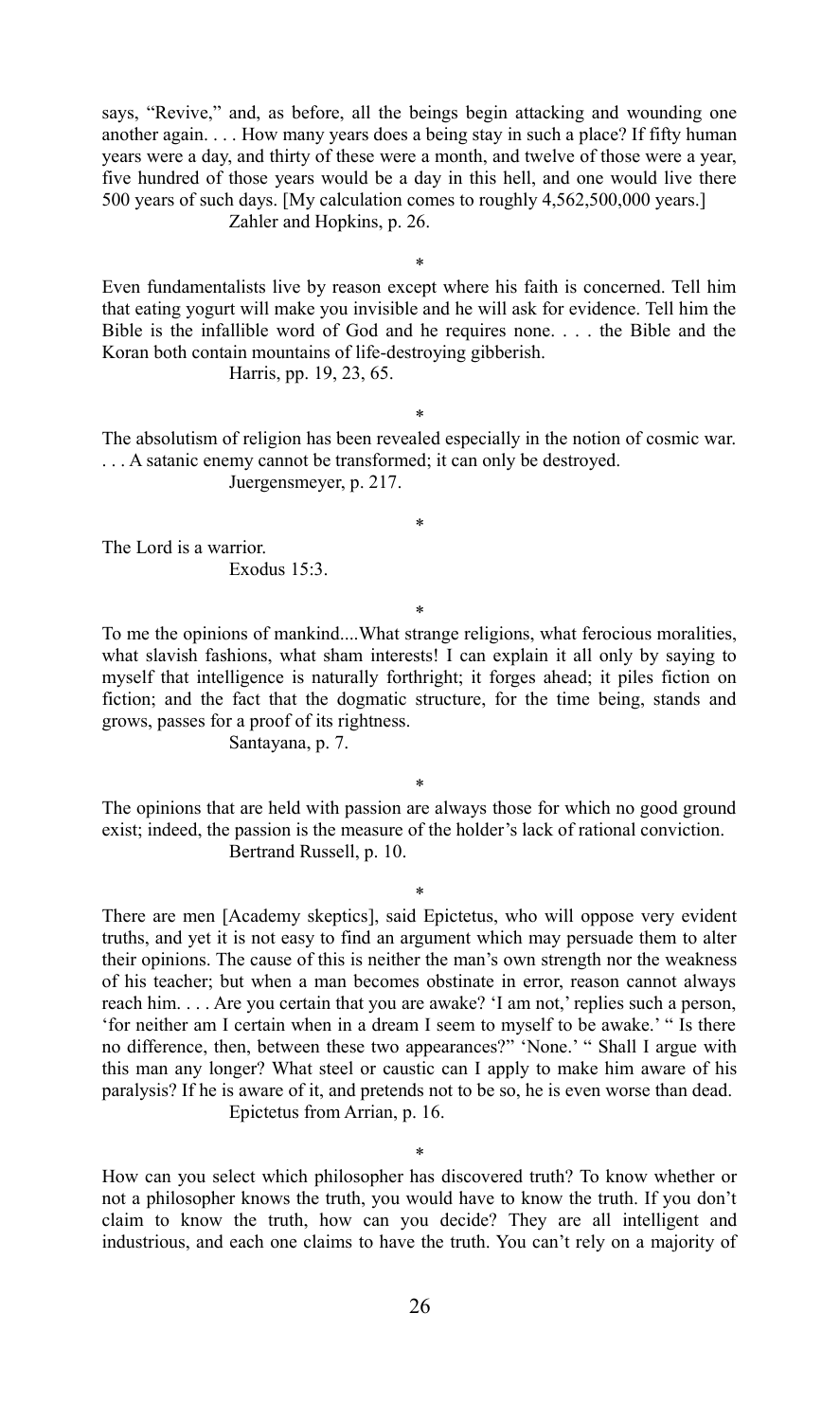mankind to supply the answer, because as soon as you select one philosopher, then you are rejecting all the others. When you combine all the others that you rejected they become the majority, the majority who say that the one you have chosen is false.

(Paraphrasing Sextus from Hallie, pp. 142-45).

\*

...look at the amount of useless and superfluous matter to be found in the philosophers....They come to envy the philologist and the mathematician, and they have taken over all the inessential elements in those studies – with result that they know more about devoting care and attention to their speech than about devoting such attention to their lives....The Pyrrhonean, Megarian, Eretrain and Academic schools pursue more or less similar lines; the last named have introduced a new branch of knowledge, non-knowledge....One side offers me no guiding light to direct my vision towards the truth, while the other just gouges out my eyes."

Seneca, pp. 160-61.

\*

It was the fear of illusion that originally disquieted the honest mind, congenitally dogmatic, and drove it in the direction of scepticism...

Santayana, p. 72.

\*

[Sextus Empiricus' challenge to the dogmatist:] "Where is the [universally acceptable] criterion that will help us to make a decisive, conclusive choice between conflicting claims? Bring it forth, or do not speak as if you have made a conclusive choice for all of us.

Hallie, p. 116 fn. 4.

**\*** 

The laws of nature are not eternal, abstract truths...they are patterns that prevail in some chosen content.

Ian Stewart, from Cole, p. 201.

\*

The question whether seeing a color is properly called a sensation or not is relevant to, and has a powerful bearing upon, the problem whether the universe is ultimately governed by an over-ruling Mind or is entirely controlled by blind physical forces....the history of the modern period is the history of the struggle between these two points of view.

Stace, pp. 137, 145.

\*

When systematic knowledge becomes secure to the point that we are confident that it is knowledge as opposed to mere opinion, we are more inclined to call it 'science' and less inclined to call it 'philosophy'. . . . These relations between philosophy and science explain why science is always right and philosophy is always wrong, and why there is never any progress in philosophy. . . . most of the philosophical problems that worried the Greek philosophers – problems about truth, justice, virtue, and the good life, for example – are still with us.

Searle, pp. 157-58.

27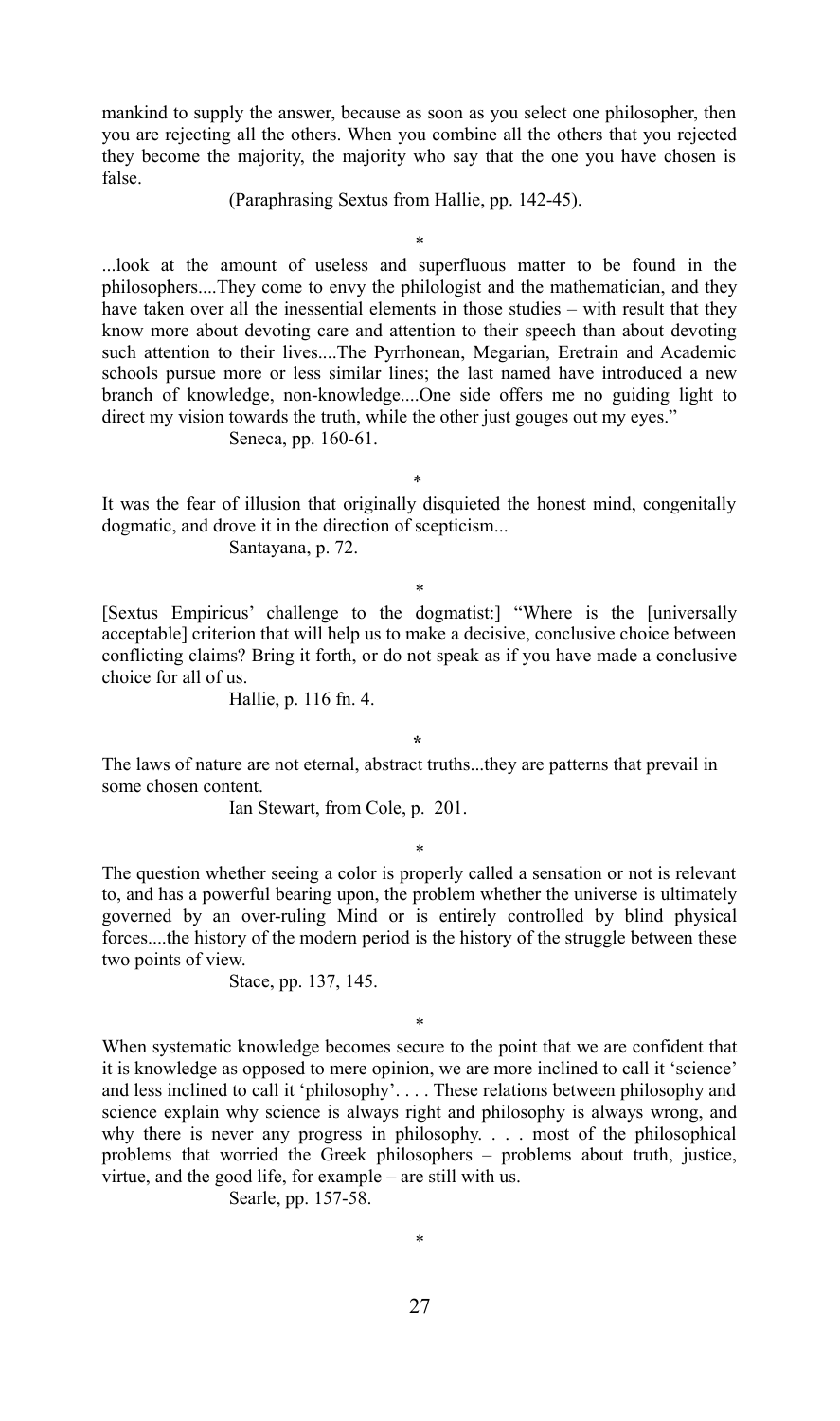There are no necessary truths about empirical objects, and David Hume was probably right to argue that no sufficient reasons can be given for inferring the nature of physical objects from sense-perception. Most philosophers today are probably content to concede that the world as perceived may not be the world as it exists in some other relation. If that lands us in dualism it is not perhaps the philosopher's task to resolve the problem. We employ physicists to tell us about the structure of matter.

A. A. Long, p. 87.

\*

You can more or less conclusively settle...[a scientific] theory, but you can't in that way settle the issue about the existence of the real world, because any such settling presupposes the existence of the real world.

Searle, p. 32.

\*

...to this day [Kant's] question how we know that  $7+5=12$  is debated in philosophy lecture rooms. Practically never is its original connection with God, freedom, and immortality pointed out or remembered. The professor treats it as an interesting puzzle....a maze of logical refinements, semantics, and....each separate maze becomes a new puzzle....It is one of the causes why, philosophy, once regarded as the crown of knowledge, gains few students in the universities, and is practically ignored by the general public.

Stace, p. 140.

\*

The opposite of a correct statement is an incorrect one, but the opposite of a profound truth is another profound truth.

Niels Bore from Heisenberg, p. 102.

\*

...the relation between mind and body is similar to that between an ant colony and ants, or between the plot of a novel and the letters of the alphabet. Mind and body are not two components of a duality, but two entirely different concepts drawn from different levels in a hierarchy of descriptions.

Davies, p. 83.

\*

This is typical of philosophical problems that seem insoluble. We are presented with two inconsistent alternatives neither of which it seems possible to abandon. But, we are told, we must choose one. The history of the subject then becomes a battleground between the two sides....I believe the correct way to solve this problem is to reject both alternatives. Both dualism and materialism rest on a series of false assumptions.

Searle, pp. 49-50.

\*

...the universe is a mind: a self-observing as well as self-organizing, system. Our own minds could then be viewed as localized "islands" of consciousness in a sea of mind, an idea that is reminiscent of the Oriental conception of mysticism, where God is then regarded as the unifying consciousness of all things into which the human mind will be absorbed, losing its individual identity, when it achieves an appropriate level of spiritual advancement.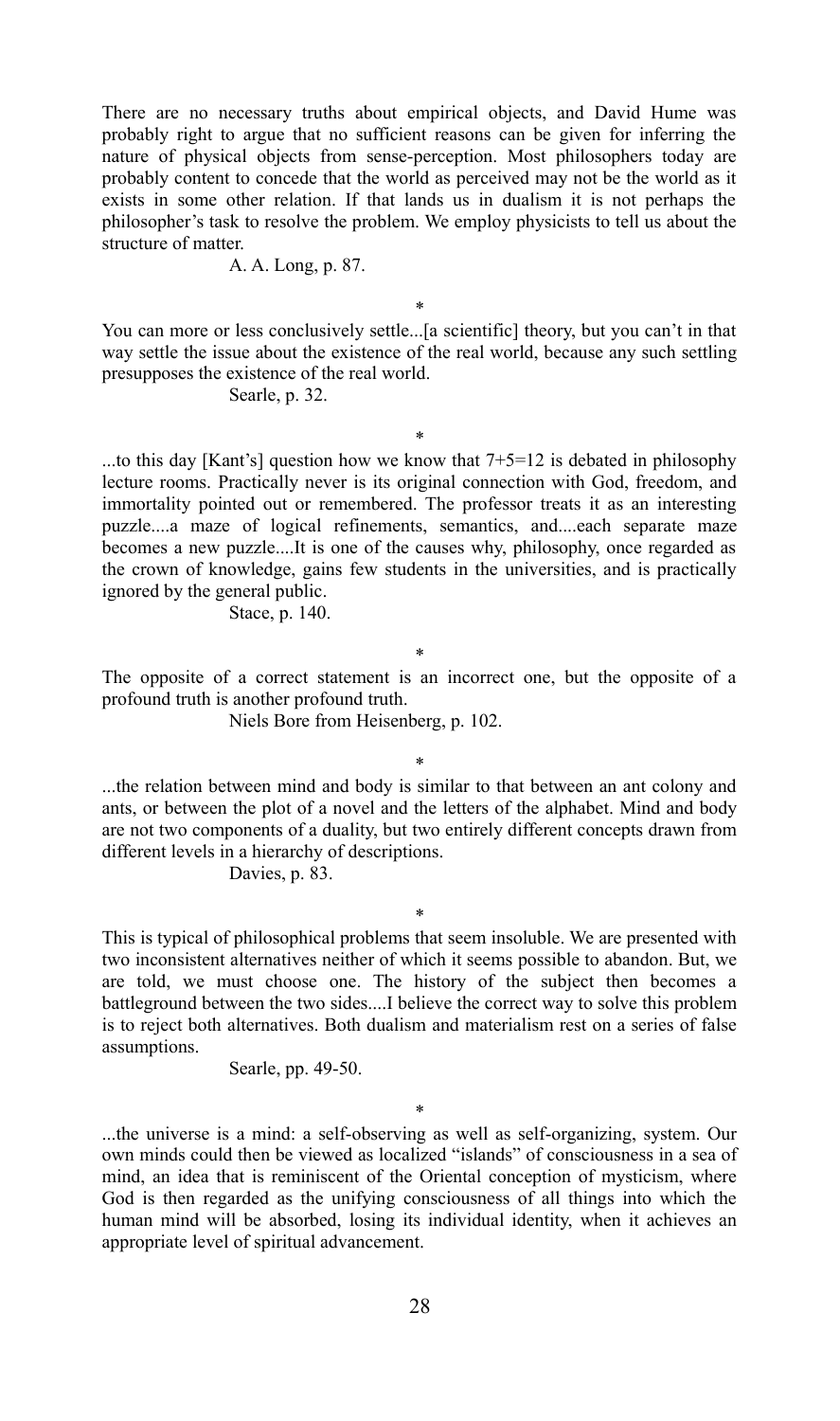Davies, p. 210.

\*

The crucial feature of atomic physics is that the human observer is not only necessary to observe the properties of an object, but is necessary even to define these properties....In the words of Heisenberg, 'What we observe is not nature itself, but nature exposed to our method of questioning.'

Capra, p. 140.

\*

The fundamental knowledge attained by Montaigne's skepticism is that what is known...is transformed into an unknown as soon as it becomes an object of reflective contemplation.

from Friedrich, p. 132.

\*

It implies, ultimately that the structures and phenomena we observe in nature are nothing but creations of our measuring and categorizing mind. That this is so is one of the fundamental tenets of Eastern philosophy. The Eastern mystics tell us again and again that all things and events we perceive are creations of the mind, arising from a particular state of consciousness and dissolving again if this state is transcended.

Capra, p. 277.

\*

Heisenberg's remarkable discovery was that there are limits beyond which we cannot measure accurately, at the same time, the processes of nature. These limits are not imposed by the clumsy nature of our measuring devices or the extremely small size of the entities that we attempt to measure, but rather by the very way that nature presents itself to us. In other words, there exists an ambiguity barrier beyond which we never can pass without venturing into the realm of uncertainty. For this reason, Heisenberg's discovery became known as the 'uncertainty principle.'

Zukav, p. 111.

\* ...quantum theory has prompted many physicists to declare that there is no "objective" reality at all. The only reality is that revealed through our observations. Adopting this view, it is not possible to pronounce a particular theory "right" or "wrong", merely that it is useful or less useful....Such a view, then is diametrically opposite to that of religion, in which the adherent believes in an ultimate truth. A religious proposition is usually regarded as either right or wrong, not as some sort of model of our experiences....As Robert Merton once wrote: 'Most institutions demand unqualified faith, but the institution of science makes scepticism a virtue.' Davies, p. 219.

\*

It seems evident that the dispute between the skeptics and dogmatists is entirely verbal....No philosophical dogmatist denies that there are difficulties both with regard to the senses and to all science, and that these difficulties are, in a regular, logical method, absolutely insolvable. No skeptic denies that we lie under an absolute necessity, notwithstanding these difficulties, of thinking, and believing, and reasoning, with regard to all kinds of subjects, and even of frequently assenting with confidence and security. The only difference, then, between these sects, if they merit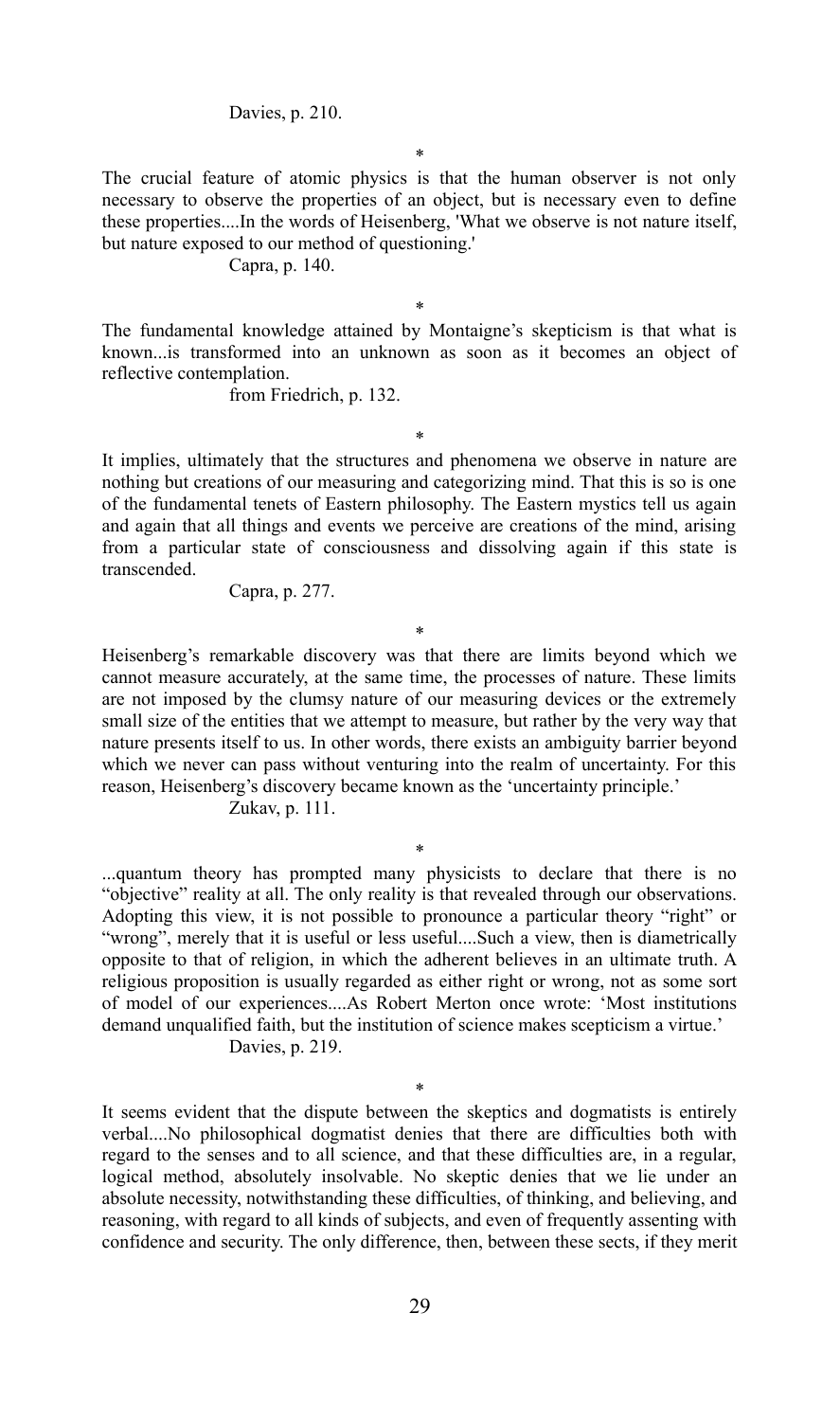that name, is that the skeptic, from habit, caprice, or inclination, insists most on the difficulties; the dogmatist, for like reasons, on the necessity.

David Hume, from *Dialogues,* pp. 81-82 fn 27.

\*

[Regarding death]. . . if the existent does not perish while remaining in existence, but first passes over into non-existence and then perishes in that state, it is no longer the existent that perishes but the non-existent. This. . . is impossible. And so if neither the existent nor the non-existent perishes, and there is nothing besides these, nothing perishes at all.

Sextus Empiricus from Hallie, p. 119.

Death is not an event in life: we do not live to experience death. If we take eternity to mean not infinite temporal duration but timelessness, then eternal life belongs to those who live in the present. Our life has no end in just the way in which our visual field has no limits.

\*

Wittgenstein, from *Tractatus*, 6.4311.

\*

Stoicism can be either right or wrong, or neither right nor wrong, and still be useful. **Certainty**.

Erik Wiegardt

\* \* \* \*

#### ADDENDUM

#### **Two Kinds of Skeptics**

 There are what I call *true* skeptics and there are modern skeptics. The true skeptic is the original skeptic, Pyrrhonean, the open-minded skeptic; whereas, the modern skeptic is the empirical, close-minded skeptic who will not entertain any possibility other than what can be demonstrably "proved" in a laboratory or by the scientific method. There is a considerable difference between the two.

 The Pyrrhonean or true skeptic doesn't believe that any phenomena of existence is an accurate or reliable representation of reality, or maybe it is, s/he doesn't know or claim to know. However, such a one is willing to experiment, explore, investigate, and continue searching. The modern, or closed skeptic does accept one and only one representation of reality as being true and accurate: whatever mainstream science says is true. Those scientists who work on the periphery investigating ideas that may not be traditional, tried, and readily verifiable with the scientific method are discounted and ignored.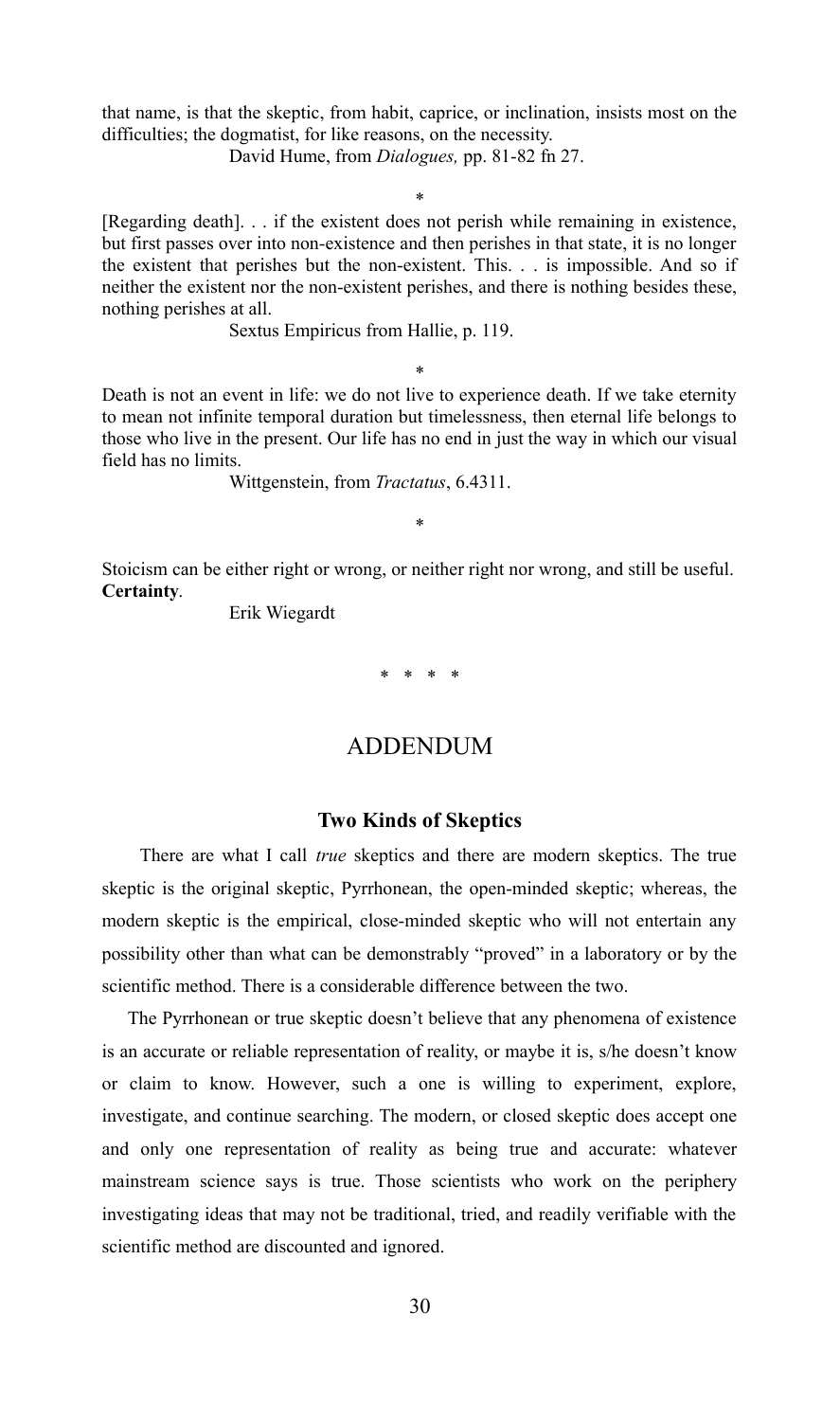The true skeptic is open to any and all possibilities. The modern skeptic is open to only one possibility: mainstream scientific dogma. The position of the modern skeptic is exactly the point of view which gave rise to skepticism in the first place: dogma. The modern skeptic is the antithesis of true skeptic.

# Specific References

- 1. **The Origins of Doubt:** Berryman, pp. 1-6; Cornford, pp. 114, 216-7; Diogenes Laertius; Durant, pp. 26-7; Lesher, pp, 1, 6-7; Long, pp. 34, 78; McEvilley, pp. 37, 158-62; Robinson, p. 96; Wilcox, p. v.
- 2. **Pyrrho**: Bett (1), pp. 1-12, (2), pp 1-8; Burnett, pp. 228-231; Flintoff, pp. 88-108; Groarke, pp. 4-8; Hallie, pp. 15-17; Inwood, pp. 285-297; Diogenes Laertius, pp. 475-519; Long, pp. 76-88.
- 3. **Skepticism in the Academy**: Long, pp. 13,Arcesilaus: Brittain, pp. 3-5; Coplestone, p. 414; Gould, pp. 9, 26; Long, pp. 89-93. Carneades: Allen, pp.1-6; Coplestone, pp. 414-17; Gould, p. 9; Halie, pp. 164-64; Long, pp. 94-106; McEvilley, pp. 499-505.
- 4. **Pyrrho Codified**: Coplestone, pp. ; DL, pp. 493-501; Groarke, pp. 13-20; Hallie, pp. 42-75, 79-127; Thorsrud, pp. 13-18
- 5. **Modern Pyrrhoneans**: Montaigne: *The Essays of Montaigne*, vol. 1, "Apology for Raimond Sebond," trans. E. J. Trechmann, pp.-455-561; Routledge Encyclopedia of Philosophy, pp. 485-489; Hume: from *An Inquiry Concerning Human Understanding*, ed. By Charles W. Hendel, The Library of Liberal Arts, Bobbs- Merrill Company, Inc., Indianapolis, 1955., pp. 40-41, 185-98; & *Dialogues Concerning Natural Religion*, Hackett Publishing, Indianapolis, 1988., pp. Vi-xviii; Wittgenstein: Tractatus logico-philosophicus, pp. ; Biletzki, Anat: *Ludwig Wittgenstein*, Stanford Encyclopedia of Philosophy, 2002.
- 6. *ou mallon:*

Capra, Fritjof, *The Tao of Physics*, Shambhala, Boston, 1991.

Chennakesavan, Sarasvati, *A Critical Study of Hinduism*, Motilal Banarsidass, 1980.

- Cole, K. C., *The Universe and the Teacup: The Mathematics of Truth and Beauty*, Harcourt, Brace, & Co., NY, 1998. Davies, Paul, *God and the New Physics*, Simon & Schuster, New York, 1983.
- God, The New English Bible, Oxford University Press, 1970.
- Hadot, P., *The Inner Citadel*, trans. M. Chase (Harvard, 1998) p. 308
- Hallie, P., Sextus Empiricus, *Scepticism, Man, and God*, ed., notes, and intro. By P.
- Hallie, trans. S. Etheridge, Wesleyan University Press, Conn., 1964.
- Harris, Sam, *The End of Faith*,
- Heisenberg, Werner, *Physics and Beyond: Encounters and Conversations*, Harper & Row, New York, 1971, p. 102. Hume, David, *Dialogues Concerning Natural Religion*, Hackett Publishing, Indianapolis, 1988.
- Juergensmeyer, Mark, *Terror in the Mind of God*, University of California Press, Berkeley, 2000.
- Kohn, Livia, *The Taoist Mystical Philosophy*, SUNY Press, NY, 1991.
- Long, A. A., *Hellenistic Philosophy*, 2nd ed., University of California Press, Berkeley, 1986.
- McTaggart, Lynne, *The Field*, HarperCollins Publishers, New York, NY, 2002.

Arrian, *Discourses of Epictetus*, trans. T. Higginson, Walter J. Black, Inc., New York, 1944.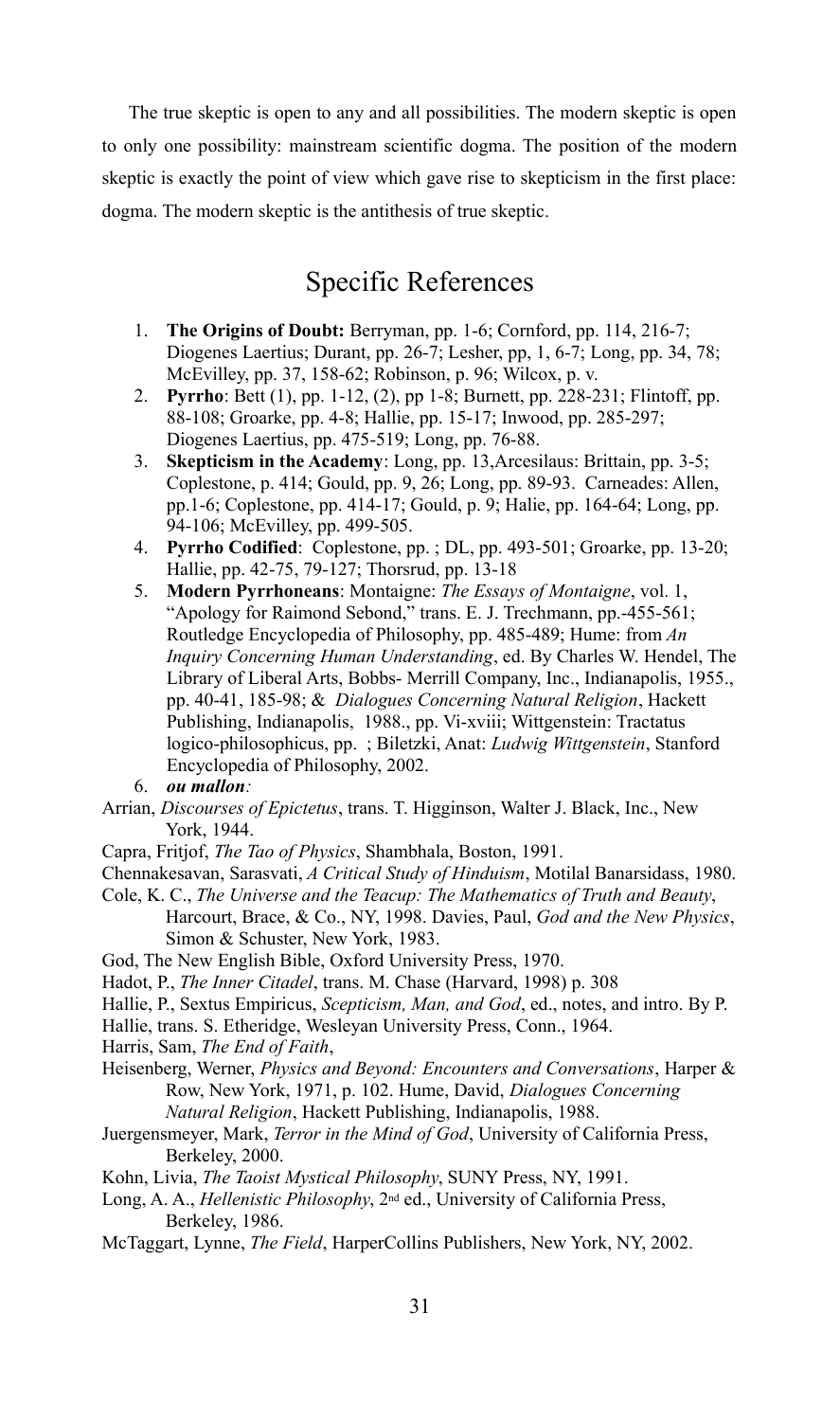Russell, Bertrand, *Sceptical Essays*.

- Santayana, George, *Scepticism and Animal Faith*, Dover Publications, Inc., New York, 1955.
- Searle, John R., *Mind, Language, and Society*, Basic Books, New York, 1999.
- Seneca, *Letters from a Stoic*, Penguin Classics, Middlesex, England, 1977.
- Spinoza, Benedictus, *Tractatus Theologico-Politicus,*
- Stace, Walter T., *Religion and the Modern* Mind, J. B. Lippincott, Philadelphia and NY, 1952.
- Talbot, Michael, *The Holographic Universe*, HarperCollins Publishers, New York, NY, 1991.

Wittgenstein, Ludwig, *Tractatus logico-philosophicus* , transl. By Pears and McGuinness, Routledge, London and NY, 1995.

Zalor and Hopkins, *Meditative Studies in Tibetan Buddhism*, Wisdom Publications, London, 1983.

Zukav, Gary, *The Dancing Wu Li Masters*, Bantam Books, New York, 1980.

# General Bibliography

\* \*

- Arrian, *Discourses of Epictetus*, trans. T. Higginson, Walter J. Black, Inc., New York, 1944.
- Berryman, Sylvia, *Democritus*, Stanford Encyclopedia of Philosophy, 2004.

Bett, Richard, 1. *Pyrrho*, Stanford Encyclopedia of Philosophy, 2002.

- Bett, Richard, 2. *Timon of Phlius*, Stanford Encyclopedia of Philosophy, 2002.
- Biletzki, Anat, *Ludwig Wittgenstein*, Stanford Encyclopedia of Philosophy, 2002.
- Burnet, John, *Skeptics*, Encyclopedia of Religion and Ethics, vol. 11.
- Capra, Fritjof, *The Tao of Physics*, Shambhala, Boston, 1991.
- Cicero, Marcus Tullius, *Academia, Book I*, trans. H. Rackham, Harvard University Press, Cambridge, MA, 1967.
- Chennakesavan, S., A Critical Study of Hinduism Shri Jainendra Press, Delhi, 1980.
- Cole, K. C., *The Universe and the Teacup: The Mathematics of Truth and Beauty*, Harcourt, Brace, & Co., New York, 1998.
- Coplestone, Frederick, *A History of Philosophy*, Vol. 1, Image Books, Doubleday Dell Publishing Group, Inc., New York, 1962-63.
- Davies, Paul, *God and the New Physics*, Simon & Schuster, New York, 1983.
- Diogenes Laertius, *Lives of Eminent Philosophers,* trans. By R. Hicks, Loeb
	- Classical Library, Harvard University Press, Cambridge, MA, 1991.
- Durant, Will, *The Story of Philosophy*, Simon and Schuster, New York, 1953.
- Flintoff, Everard, *Pyrrho and India*, Phronesis #25, pp. 88-108.
- Friedrich, Hugo, *Montaigne*, trans. By Dawn Eng, ed. By Philippe Desan, University of California Press, Berkeley, 1991.
- Groarke, Leo, *Ancient Skepticism*, Stanford Encyclopedia of Philosophy, 2003.
- Hallie, P., Sextus Empiricus, *Scepticism, Man, and God*, ed., notes, and intro. By P Hallie, trans. S. Etheridge, Wesleyan University Press, Conn., 1964.
- Harris, E., *Cosmos and Anthropos* (Humanities Press International, 1991).
- Heisenberg, Werner, *Physics and Beyond: Encounters and Conversations*, Harper & Row, New York, 1971, p. 102.
- Hume, David, *An Inquiry Concerning Human Understanding*, ed. By Charles W. Hendel, The Library of Liberal Arts, Bobbs- Merrill Company, Inc., Indianapolis, 1955.
- Hume, David, *An Inquiry Concerning the Principles of Morals*, ed. By Charles W.